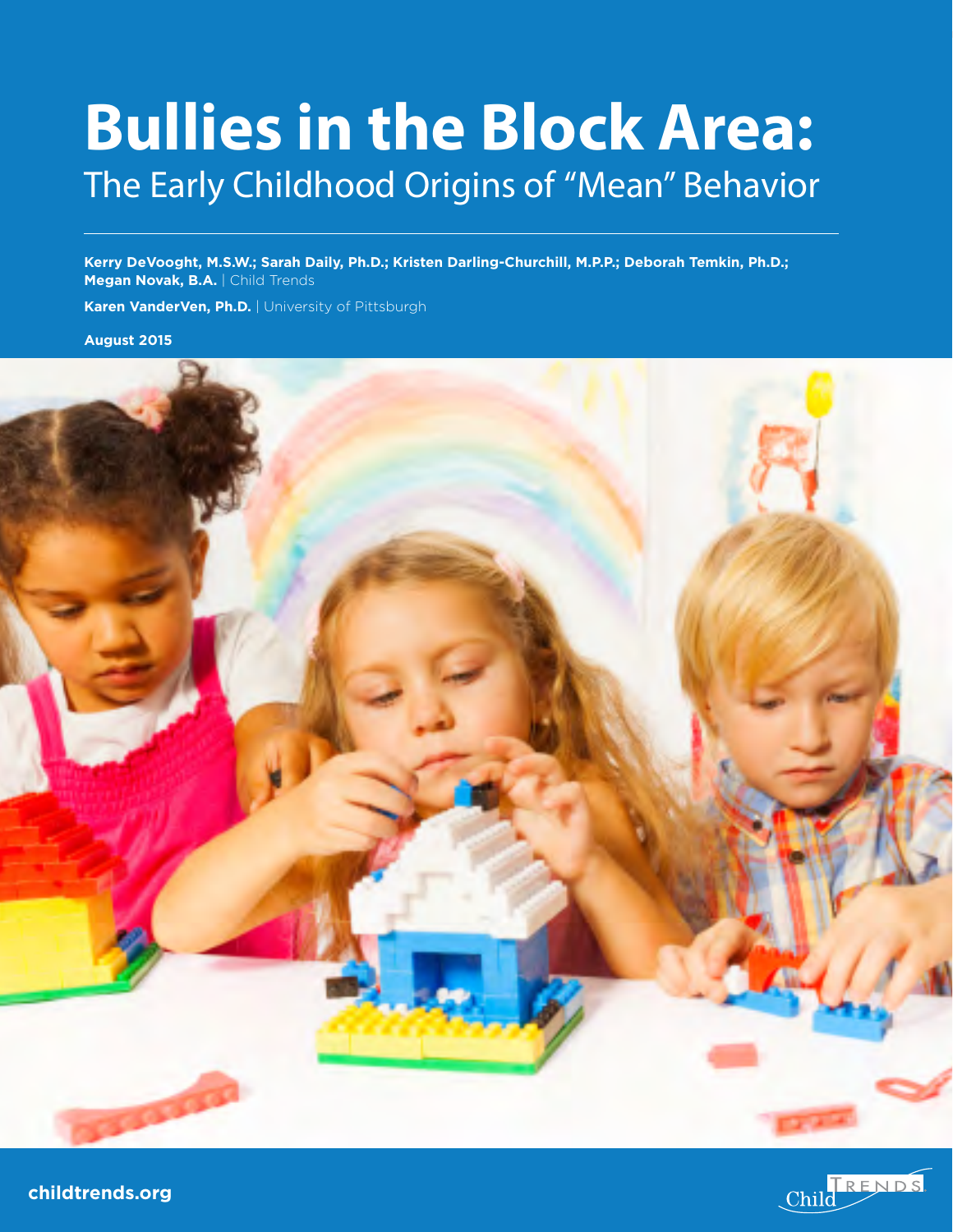# **TABLE OF CONTENTS**

| Executive Summary                                           |                |
|-------------------------------------------------------------|----------------|
| Overview                                                    | 2              |
| What is bullying, and when does it begin?                   | 3              |
| How do bullying and aggression evolve over time?            | 3              |
| The roots of bullying: What does the research say?          | $\overline{4}$ |
| Attachment                                                  | $\overline{4}$ |
| Parent behaviors and characteristics                        | 7              |
| Child maltreatment                                          | 9              |
| Early care and education environments                       | 11             |
| Other environmental influences                              | 12             |
| Summary                                                     | 13             |
| How can early bullying be prevented and addressed?          | 14             |
| Promising practices and strategies for early childhood care |                |
| and education settings                                      | 14             |
| Evidence-based early childhood interventions                | 16             |
| Summary and next steps                                      | 21             |
| Acknowledgments                                             | 22             |
| References                                                  | 23             |

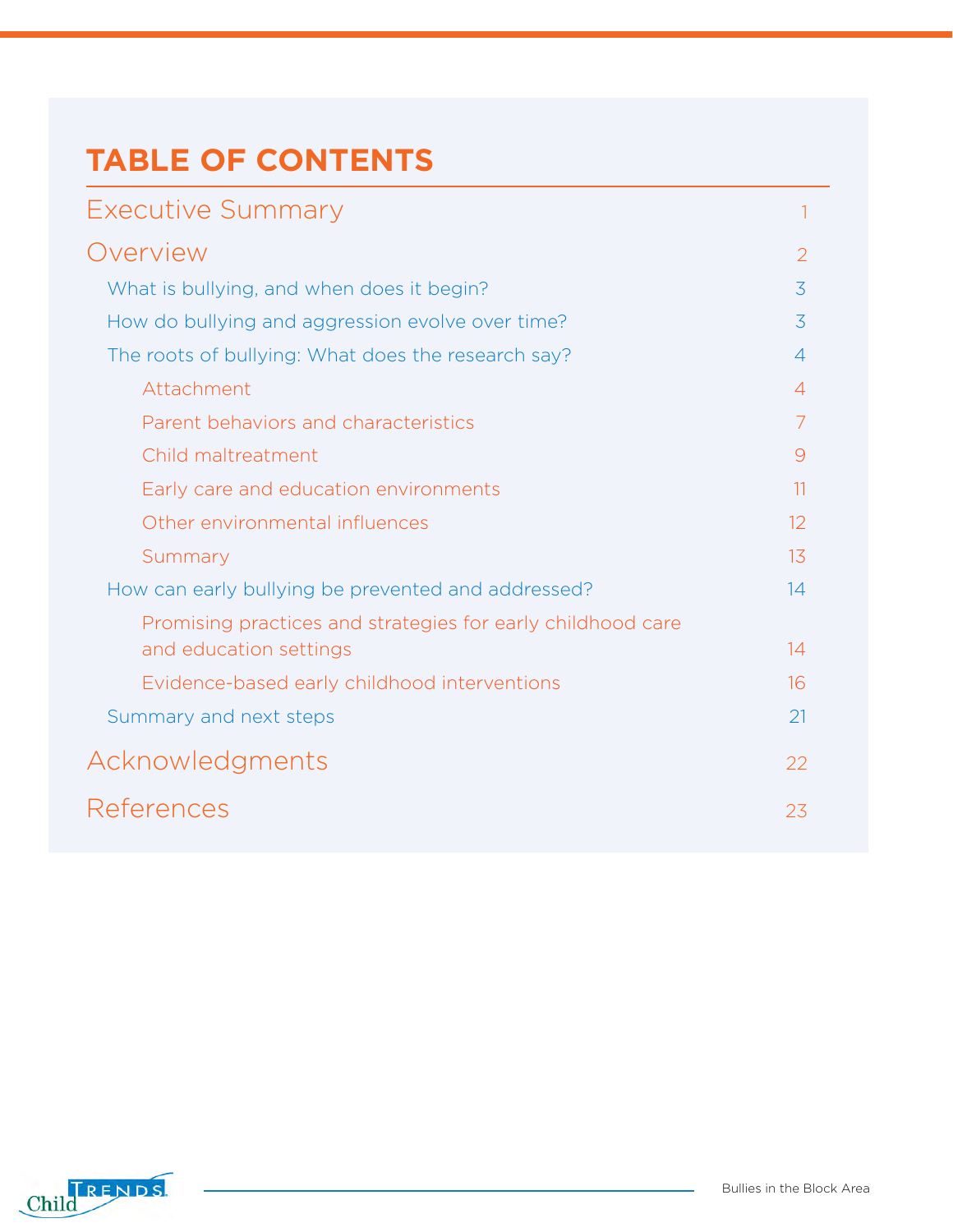# **Executive Summary**

Bullying can pose a serious threat to children's immediate and long-term health and well-being, and can have profound impacts on all children involved in bullying behaviors, whether as the one bullying others, the one being bullied, or the one witnessing bullying. At least some of the roots of bullying behaviors, and conversely the roots of positive pro-social skills, can likely be found in adverse and positive experiences during early childhood, yet the research literature on these connections is limited. The early childhood field lacks a coherent, theoretical model that identifies the factors contributing to "mean" or aggressive behavior in young children, and establishes the developmental link between this early behavior and later bullying behavior.

This white paper summarizes the literature on seven key hypotheses about the roots of bullying behavior in early childhood experiences. There is a substantial body of evidence lending support to the following theories:

- **Parenting behavior and characteristics,** particularly parenting style, parental involvement, and engagement are related to the development of "mean" or aggressive behaviors. However, the majority of research has focused on the role of mothers rather than fathers.
- **Early childhood maltreatment,** such as physical abuse, is a significant predictor for involvement in bullying, both as the target and as the aggressor. Early and persistent maltreatment is also shown to physically alter the structure of a child's brain, which can lead to developmental deficits, including in social and emotional domains.
- **The quantity and content of television media exposure** have been linked to both the development of bullying behaviors as well as pro-social skills. Increased exposure to media, including media that is not inherently violent, has been linked to increases in bullying behavior. Conversely, exposure to television shows, such as Mister Rogers' Neighborhood or Sesame Street, which are specifically designed to focus on pro-social skills, has been shown to increase these behaviors in young children.



Evidence is limited and/or mixed for the connection between bullying behaviors and caregiver-child attachment, the influence of early care and education settings, the effects of early exposure to bias and prejudice, and other environmental factors such as peers or socioeconomic status. Further research would enable us to better understand how these factors contribute to development of bullying behaviors from early childhood.

At the same time, the early years present a unique opportunity to take advantage of a variety of caregiver-child relationships and social settings (at home, in preschools, child care settings, playgrounds, etc.), in which modeling, teaching, and reinforcing pro-social behaviors, empathy, and kindness can take place. This white paper stresses the need to focus on promoting positive social and emotional skills and interactions to help prevent later bullying behaviors. Several promising and evidence-based programs and resources are available that can help facilitate these skills in early childhood. These include:

- **• Media-based resources,** such as those offered through Sesame Street Workshop and the Fred Rogers Center.
- **•** Guides and strategies to promote more **welcoming, supportive, and respectful classroom environments**, such as You Can't Say You Can't Play by Vivian Paley and the Welcoming Schools curriculum from the Human Rights Campaign.
- **•** Evidence-based programs focused on building **young children's social and emotional skills**, including Promoting Alternative THinking Strategies (PATHS), Second Step, Al's Pals, and The Incredible Years.

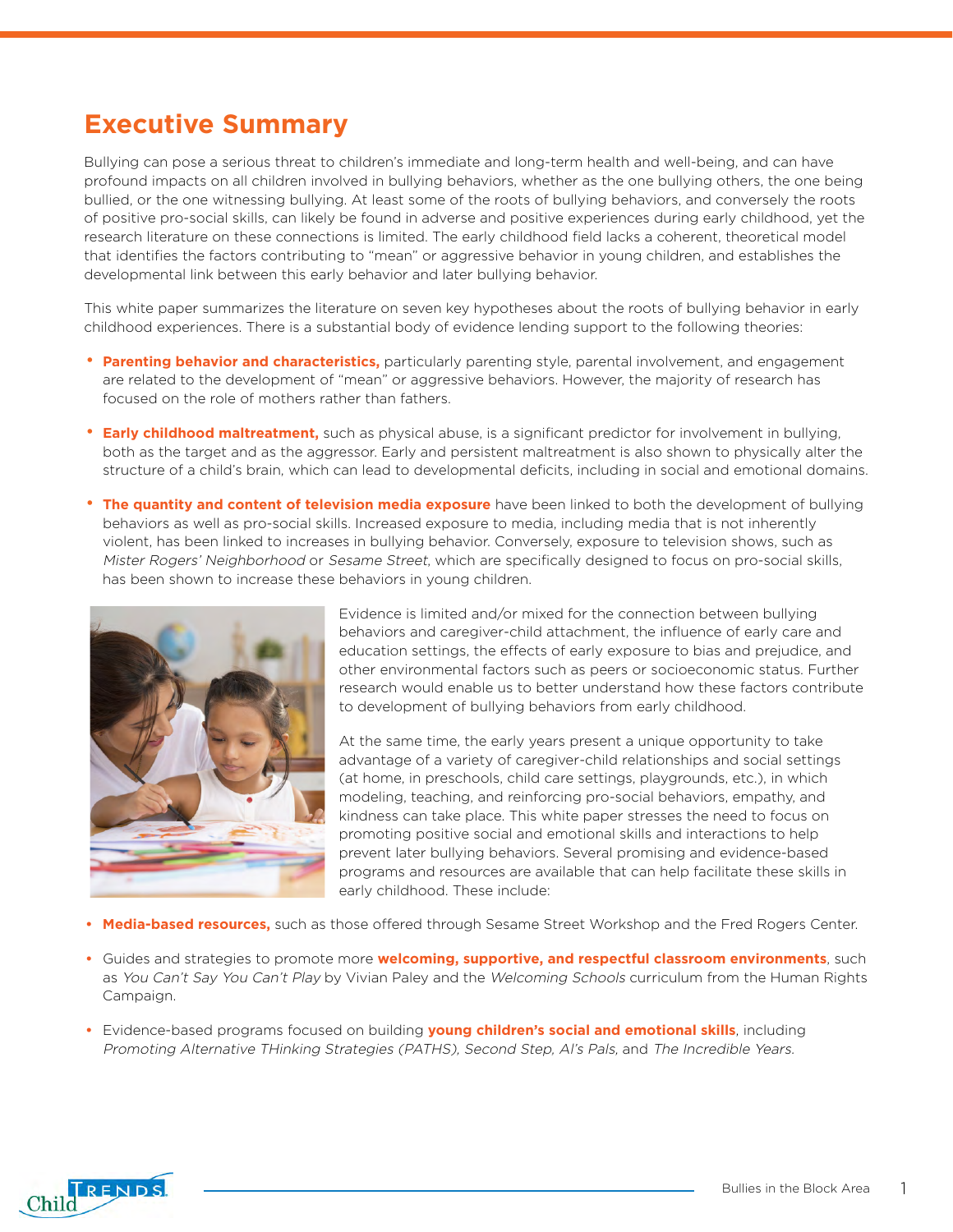# **Bullies in the Block Area: The Early Childhood Origins of "Mean" Behavior**

#### **A familiar scene in preschools nationwide might go something like this:**

Jacob and Stella are building an elaborate castle for the family of farm animals they have gathered. Stella is the self-appointed architect and foreman of the construction, while Jacob hands over the materials and cheers Stella on as the towers go precariously skyward. Sam wanders over to admire their project. "Cool!" he says. "Can I help?" He picks up a yellow block and Stella quickly snatches it from his hands. "NO!" she yells. "We don't want you to help!" "Yeah!" chimes Jacob. "You can't play with us. Go away!" Sam begins to cry for his teacher as he slowly backs away.

Exclusionary or "mean" behavior in early childhood is no recent or rare phenomenon—in fact, scenarios like the one above are common in preschool classrooms or daycare settings. As children in this age group are still developing basic social skills and conceptions of morality, this type of interaction may be dismissed as "no big deal" or just "kids being kids." Most people would hesitate to label the young children in the aforementioned scene as "bullies" or "victims," yet verbal and relational aggression have clearly taken place, and a child has been excluded and rejected.

Despite the frequency of these interactions or the rejection inherent in them, little emphasis has been placed on the implications of these early experiences. Further, there has been scarce attention paid to how early warning signs for later bullying may manifest in this age group. The recent increased attention to the harmful effects of bullying for school-aged children and adolescents, however, has led to a heightened awareness of the problem of peer victimization—and a recognition of the importance of identifying and mitigating early childhood risk factors for later bullying.

Understanding and addressing the root causes of bullying is profoundly important, given the sometimes devastating consequences to its victims. Participation in bullying behavior—both as a target as well as an aggressor—is a risk factor for suicide among adolescents (Bonanno & Hymel, 2010). Further, in addition to emotional and psychological consequences that have been well-documented, research has found that being subjected to exclusion and separation activates the same part of the brain that responds to physical pain (Eisenberger, Lieberman, & Williams, 2003). This empirical evidence suggests that even non-physical forms of bullying can be perceived as pain. Thus, rejection can—quite literally—hurt.

These findings have continued to motivate interest in identifying the early antecedents of bullying and developing



effective interventions to address them. To date, little attention has been given to the relationship between early childhood experiences and bullying behaviors later in life. The existing body of research on bullying in older children and youth is critically important, yet the factors that contribute to a child's engaging in bullying behaviors are likely experienced earlier in life. In fact, studies show that the spontaneous demonstration of bullying behavior among school-aged children is highly unlikely (Nagin & Tremblay, 1999; Broidy, Nagin, Tremblay, Bates, Brame, Dodge, Ferguson, et al., 2003), and the precursors of bullying behavior can be seen already in early childhood (Perren & Alsaker, 2006; Vlachou, Andreou, Botsoglou, & Didaskalou, 2011). We may be missing an important opportunity to identify and address the antecedents of bullying before these behaviors become organized and intentional (Fraser, Lee, Kupper, & Day, 2010; Storey & Slaby, 2013; Tremblay, et al., 2010).

At least some bullying behavior likely has roots in adverse childhood experiences, such as experiencing or witnessing violence, or neglect by caregivers. Other correlates of bullying may, on the surface, seem less severe than these experiences, yet they can also have a profound, negative effect on a child and increase his or her

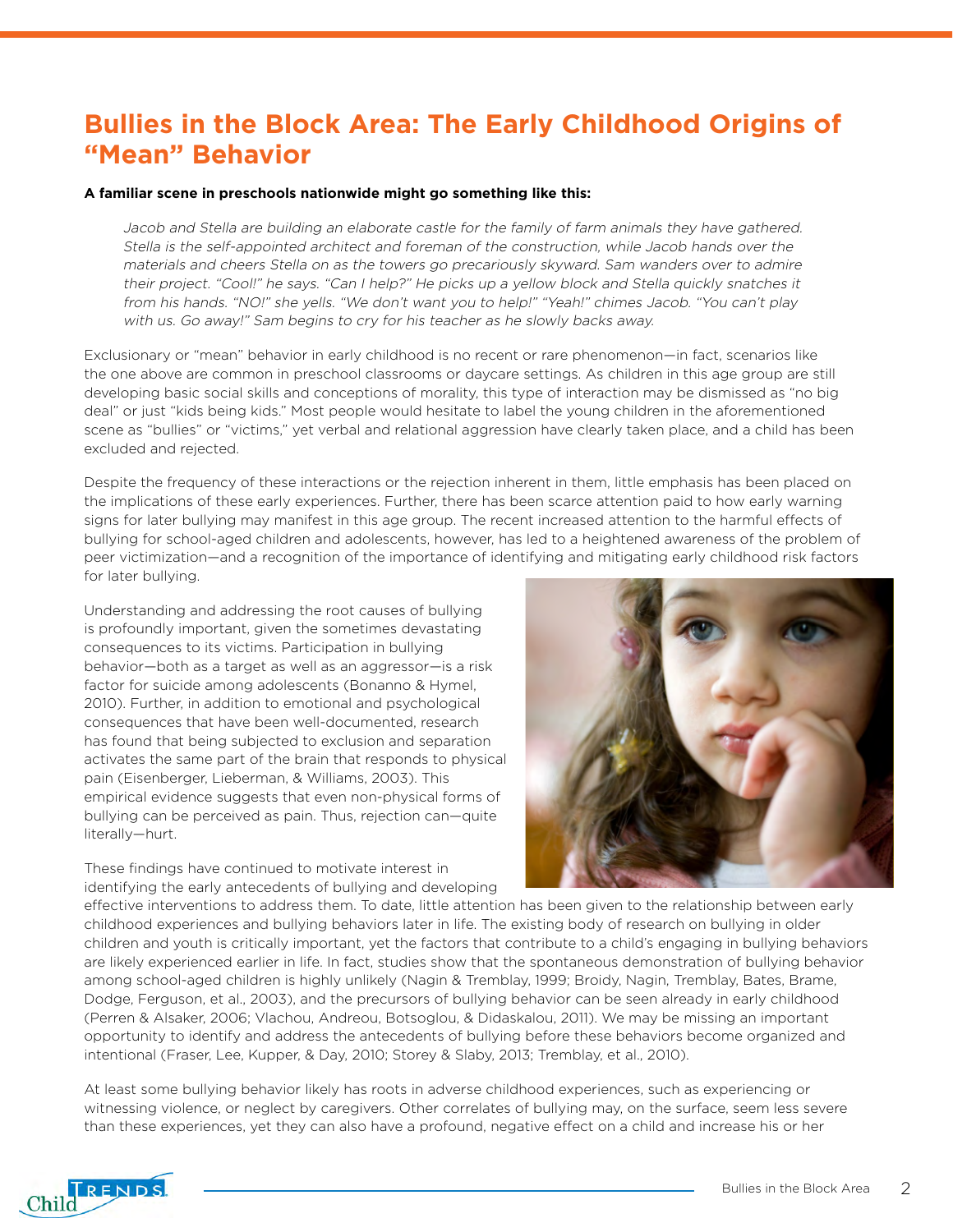likelihood of future involvement in bullying. These may include certain parental personality traits (e.g., lack of warmth or empathy), lack of time spent engaging with caregivers or family members, and exposure to certain media. Empirical evidence documenting the links between experiences in early childhood (defined here as birth to age five) and later bullying has only recently begun to emerge. Further, there are few interventions designed to mitigate or change the course of potential future bullying behavior starting in the early years.

This paper aims to address some of these gaps, by (1) summarizing what is currently known about the developmental trajectory and stability of bullying behavior over the course of a child's life, (2) identifying the early experiences and factors that provide the strongest evidence for contributing to later bullying behavior, and (3) describing promising strategies and evidence-based intervention models designed to prevent bullying by addressing these factors in early childhood. The material presented here can be used to inform the first iteration of a theoretical model of early bullying behavior and its developmental link to later bullying, as well as next steps for the research, policy, and practitioner communities.

### **What is bullying, and when does it begin?**

Among school-aged children, bullying is characterized by: (1) aggressive behavior; (2) that is repeated, or has the potential to be repeated; and (3) that reflects an imbalance of power between the aggressor and the victim (Gladden et al., 2013). Forms of bullying can be categorized as "direct," which includes physical attacks, threats, theft, and name-calling, or "indirect," which includes gossip, lying, and exclusion (Crick, Casas, & Ku, 1999). There are also established roles in bullying interactions: bullies, victims, bystanders, and bullies who are also victims themselves (bully-victims) (Alsaker & Gutzwiller-Helfenfinger, 2010; Sullivan, 2000; Levine & Tamburrino, 2013). Some victims have also been described as "aggressive victims" in that their behavior may provoke peer victimization, and when provoked, they retaliate with exaggerated hostility (Olweus, 2001).

Existing research articulates that a young child's aggressive behaviors become more organized into bullying-like behavior during the preschool years. These behaviors are similar to bullying in many ways but do not consistently adhere to the criteria used to define bullying among school-aged children. For example, bullying behavior among very young children may not be carried out consistently over time, or the dynamic between the two children or groups of children may not reflect a consistent imbalance of power (Lamb, Pepler, & Craig, 2009). Bullying behaviors in early childhood may not be as systematic, consistent, or organized as those of a school-aged child, which suggests that labeling a behavior as bullying in early childhood may be inappropriate or even inaccurate (Monks, Smith, & Swettenham, 2003).

Thus, since the term "bullying" is specifically defined for behaviors associated with school-aged children, the development of aggression and how aggression becomes organized into bullying behavior may be a better frame for examining early warning signs among young children (Monks, Smith, & Swettenham, 2003).

### **How do bullying and aggression evolve over time?**

The development and trajectory of aggression in young children, and how aggression in early childhood is predictive of aggression and violent behavior later in life, are the topics of a wide body of research. Specifically, research has established that chronic, disruptive behaviors and physical aggression are observable in children as early as 17 months of age, and that the prevalence of a child's aggression remains stable through the early infant and toddler years (Tremblay, Nagin, Seguin, Zoccolillo, Zelazo, Bolvin, & Perusse, et al., 2010). Another study found no evidence that children demonstrated dramatic changes in their aggressive behaviors over time (i.e., children who demonstrated no or low levels of aggression at a young age did not spontaneously become aggressive in adolescence), suggesting that the children who are most at risk of becoming bullies may be identifiable in the early childhood years (Broidy et al., 2003).

Empirical work confirms the prevalence and predictive power of early warning signs for bullying. One study (Campbell, Spieker, Burchinal, Poe, & the NICHD Early Child Care Research Network, 2006) found that both moderate and low levels of aggression in children that remained stable over time were predictive of bullying behavior problems in elementary school. In contrast, a moderate but decreasing trajectory of aggression was not associated with later bullying. Therefore, even low levels of aggression can be predictive of later social and bullying outcomes in childhood if the pattern of aggression remains stable over time. However, although it is understood that bullying is a form of aggression, not all aggression is or becomes bullying. Examining the

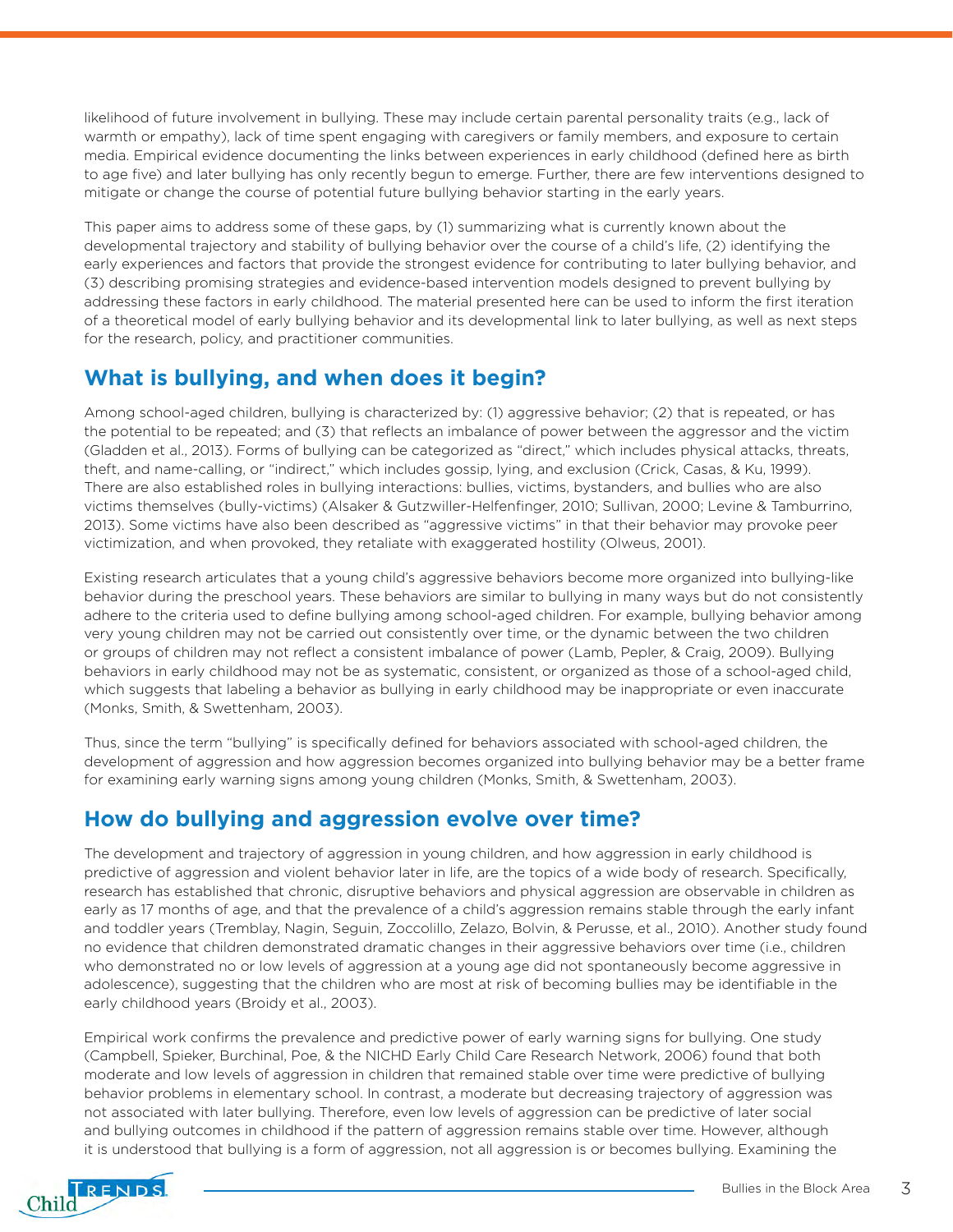possible pathways and mediating factors a young child may experience that might catalyze their propensity for later bullying is discussed in the next section.

### **The roots of bullying: What does the research say?**

To summarize the empirical evidence for the early childhood antecedents to bullying, we focused on the familybased factors affecting a child's propensity to be involved in bullying—a logical approach, given that families (typically) play the most important role in a young child's life. Although children of all ages can be influenced by multiple systems—including individual characteristics, school or neighborhood factors, and peers—by their nature, young children are uniquely tied to their caregivers and home environment. As children grow and develop, their world expands, as does the potential of other factors to influence their behavior; however, these other systems seem of secondary importance to infants, toddlers, and preschoolers. Still, nearly 60 percent of children under the age of five spend some or most of their day in care settings outside of their home (National Household Education Surveys, 2007), so it is important to take non-parental caregivers and early care and education settings into account as well. We thus place the greatest emphasis here on the relationships and experiences that are most prevalent and important in the early childhood years: parents, non-parental caregivers, and experiences in the home and early care/education environments.

In this section, we describe the research base for three primary risk factors of the parent and family system that appear most strongly related to a child's involvement in bullying: (1) caregiver attachment, (2) parent behaviors and characteristics, and (3) maltreatment. We also address the effect of other environmental influences on young

children, particularly: (4) early care and education settings, and (5) additional environmental factors (e.g., media exposure).

For each of the primary risk factors, we provide a brief overview of the construct and how it might relate to bullying and/or aggressive behaviors, followed by a summary of the research (both the general link between the construct and bullying, and findings specific to early childhood).

#### **Attachment**

Considerable attention has been given to the link between a child's attachment style and concurrent or future difficulties with interpersonal relationships. Attachment theory, pioneered by John Bowlby and Mary Ainsworth, posits that the early relationship between an infant and a primary caregiver serves as the foundation for the individual's future interactions with others. Bowlby (1988) argued that through early experiences with our

The theory of "endemic anxious attachment" and its consequences for the social and emotional development of children represent an important new direction for early childhood research.

caregivers, we develop an "internal working model" of the world, through which we perceive, interpret, and react to all future situations. Observations of infant behaviors through the "Strange Situation" experiments led to the development of three distinct attachment classifications (Ainsworth & Bell, 1970; Ainsworth, Blehar, Waters, & Wall, 1978). These attachment styles are: (1) secure (occurring when caregivers have been consistent, responsive, and attentive to the needs of the child); (2) insecure-ambivalent (also referred to as "anxious-resistant"; occurring when caregivers have been inconsistent and unreliable in attending to or responding to the child's needs); and (3) insecure-avoidant (also referred to as "anxious-avoidant"; occurring when caregivers have been inattentive or dismissive of the child's needs) (Ireland & Power, 2004; Troy & Sroufe, 1987). (A fourth classification was later adopted—disorganized—to capture children whose attachment styles do not adhere to one of the primary profiles [Main & Solomon, 1990].)

Why does attachment matter? According to attachment theory, securely attached infants develop a general sense of trust and security, giving them the confidence to explore and engage in new situations, the skills to regulate emotions and impulses, a sense of empathy, and a view of themselves as worthy (Levy & Orlans, 2000; Koiv, 2012). In contrast, insecurely (or anxiously) attached infants lack positive expectations of others and views of themselves, which may lead them to encounter new people or situations with a sense of distrust or hostility (Levy & Orlans, 2000). According to Levy and Orlans (2000), a secure attachment that develops between a caregiver and a child acts as the primary protection against the development of aggressive and violent behaviors, by allowing children to develop emotion/impulse regulation skills, prosocial behaviors and empathy, and a positive sense of self, to manage stress and adversity, and to create and maintain emotionally reciprocal relationships.

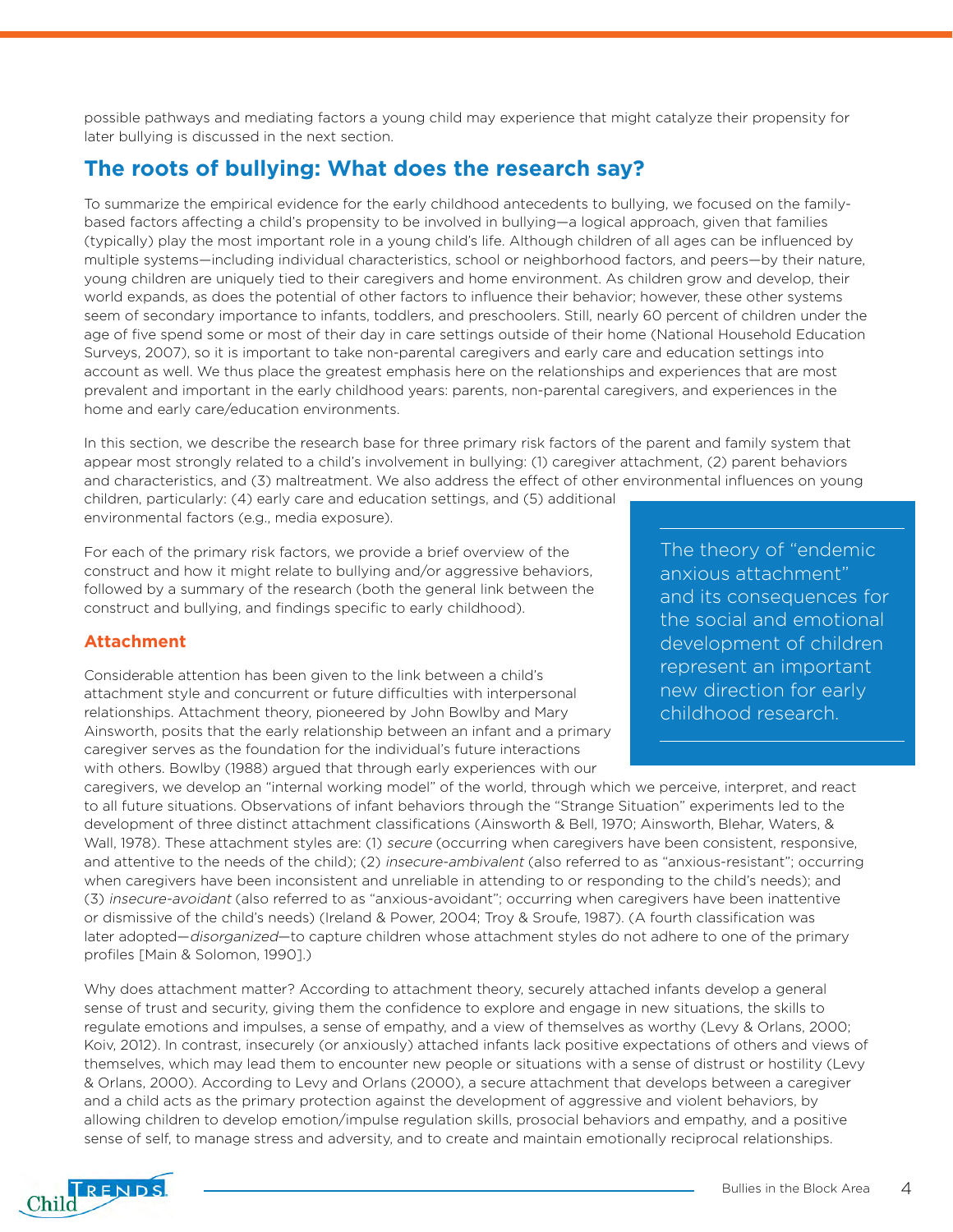When this secure attachment process is disrupted, children may have difficulty moderating their feelings and developing positive relationships with others (Levy & Orlans, 2000).

In her outline of bullying's antecedents and interventions, VanderVen (2011) argues that early experiences with attachment play a critical role in a child's participation in bullying. She highlights the "…crucial internal sense of being deeply cared for and protected" (p. 88) as a key experience for children—the absence of which can create anxiety and insensitivity, as well as an inclination toward aggressive behavior. VanderVen has put forth the concept of "endemic anxious attachment" for consideration in understanding a young child's proclivity for "mean" behavior (2013). According to VanderVen (2011), attachment issues are experienced by a growing number of children today largely due to disrupted child-rearing practices. These disrupted or unstable situations may stem from challenges faced by parents (who may be single parents, unemployed, or in demanding jobs) that can result in children experiencing low-quality or "make-shift" child care. This may contribute to a child lacking a sense of attachment and belonging, resulting in less desirable social behavior on the part of the children—insensitivity to other's needs, the use of aggressive behavior to enhance feelings of safety, and the need to feel "in" by making others feel "out" (VanderVen, 2011). The theory of "endemic anxious attachment" and its consequences for the social and emotional development of children represent an important new direction for early childhood research particularly given its recognition of changes in child rearing practices over time, and the realities and challenges faced by modern families.

#### **How is attachment linked to bullying? A snapshot of the research:**

In light of attachment theory's tenet that insecure attachment can help explain later interpersonal difficulties, many researchers have explored the connection between attachment style and aggressive behavior or bullying.



Our review of the literature suggests that an important relationship exists between attachment and bullying involvement. The bulk of the research in this area has examined the connection between attachment styles and bullying involvement in middle childhood or early adolescence, although some studies have focused on younger children. Studies of older children have repeatedly demonstrated a connection between a lower quality or level of attachment to caregivers and a higher likelihood of involvement in a bullying relationship (e.g., Marini, Dane, Bosacki, & YLC-CURA, 2006; Koiv, 2012; Walden & Beran, 2010). Notably, in addition to providing evidence that attachment may be correlated with bullying behavior, these studies also highlight the importance of considering attachment styles as a risk factor for being victimized.

Other research has also identified a relationship between attachment and bullying, though findings illuminate potential mediating variables in this relationship, suggesting a more complex dynamic between these factors. Children without the benefit of a secure parental attachment may expect others to be unpredictable or unresponsive to their needs, which affects how they interpret and respond to others' behavior and

interactions. They, for example, may mistakenly interpret hostile intent where there is none, and respond aggressively (Eliot & Cornell, 2009). In one study, middle school students with current insecure attachment profiles were significantly more likely to bully than their securely-attached peers, though this effect was mediated by the children's attitudes toward aggressive behavior; specifically, students with a self-reported preference for resolving conflict using physical aggression, or a bias towards erroneously attributing hostile intent on the part of others, demonstrated more peer bullying (Eliot & Cornell, 2009). Additionally, a study of college students retrospectively reporting on their parental attachment and aggressive behaviors found a positive relationship

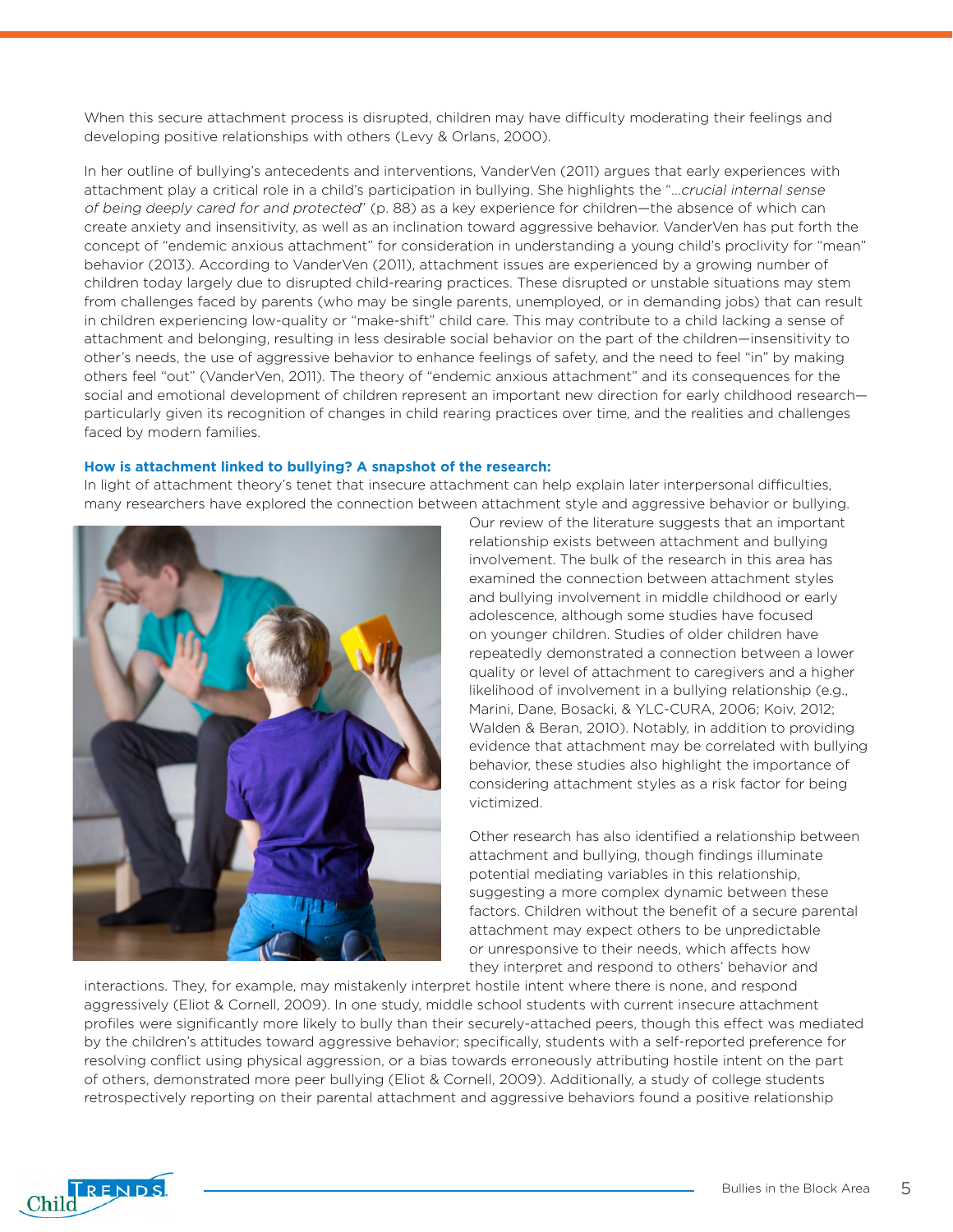between aggression and insecure attachment, through results varied by gender of the participant, gender of the parent, and type of aggression (Williams & Kennedy, 2012). Specifically, female participants with higher levels of attachment avoidance to their mothers and attachment anxiety with their fathers were more likely to be physically aggressive.<sup>1</sup> In addition, among females, higher levels of attachment anxiety to their mothers was

associated with more relational aggression; similarly, males were more likely to engage in relational aggression<sup>2</sup> when they experienced higher levels of attachment anxiety to their fathers. These studies suggest an important interplay between attachment and bullying, with individual characteristics of children (such as gender and aggressive attitudes) possibly influencing the degree of the relationship.

#### **What does the early childhood research say?**

The prominent focus in the literature on the relationship between attachment and bullying in older children is perhaps not surprising, given that most cultural and academic attention has been paid to victimization occurring in this age group. Fewer studies have specifically focused on the relationship between insecure attachment and bullying (or pre-bullying) behavior in early childhood, and findings have been somewhat variable. Troy & Sroufe (1987) observed interactions between pairs of four- to five-year-olds whose attachment styles had been previously classified when they were toddlers. Researchers found that a child's attachment style was a consistent predictor of victimization occurring in an interaction with another child. Specifically, avoidant attachment history

Given the multitude of studies documenting a significant relationship between insecure attachment and a likelihood of involvement in a bullying dynamic, it seems incumbent on the early childhood community to continue to explore this link, and to consider the influence and importance of caregiver attachment when designing interventions.

in a child was significantly related to victimization occurring in the pair, and all of the victimizers in this study had an avoidant attachment history. According to the authors, these findings suggest that children with an anxious-avoidant attachment history demonstrate an inclination to adopt a role that is familiar to what they have experienced in previous relationships (Troy & Stroufe, 1987).

Another early childhood study exploring the relationship between avoidant attachment and various externalizing behavior problems found no significant relationship between the two constructs, however (Fagot & Kavanaugh, 1990). Researchers found no differences in parents' ratings of problem behaviors between young children who were securely or insecurely attached, and no differences in observations of problem behaviors at home or in a playgroup setting between attachment styles of the children. Although they do not discredit a relationship between attachment and behavior, the authors argue that in light of these findings, caution should be used in making "clinical predictions" based on children's attachment styles (Fagot & Kavanaugh, 1990). Finally, another study, involving four- to six-year-olds, found that two-thirds of children classified as aggressors were found to have insecure attachment profiles, though the relationship between attachment and role (aggressor, victim, or defender) was also not significant (Monks, Smith, & Swettenham, 2005).

That these two studies on the relationship between attachment style and aggressive behavior for preschoolaged children lack significant findings is notable, particularly in light of the more consistent findings regarding attachment and bullying for older children. The variation raises questions about possible methodological limitations (e.g., sample sizes) in the studies of early childhood populations, or perhaps highlights some of the challenges inherent in assessing bullying or pre-bullying behaviors with this young age group (briefly referenced earlier in the discussion of how "bullying" seems to differ for younger children).

<sup>2</sup>Relational aggression involves causing harm within relationships through manipulative behavior such as social exclusion or persecution (for example, the "silent treatment" or gossiping).



<sup>1</sup> According to the research summary presented in Williams & Kennedy (2012), attachment avoidance and anxiety refer to the quality of attachment styles of children. All infants form attachments to their primary caregiver and this attachment can be secure or insecure based on the quality of early interactions with the caregiver. Insecure/avoidant children may be antisocial, fail to show emotions, have increased instances of externalizing behavior, or fail to form close relationships with others. Insecure/anxious children may seek excessive attention from others, need constant reassurance, or engage in unhealthy social comparison.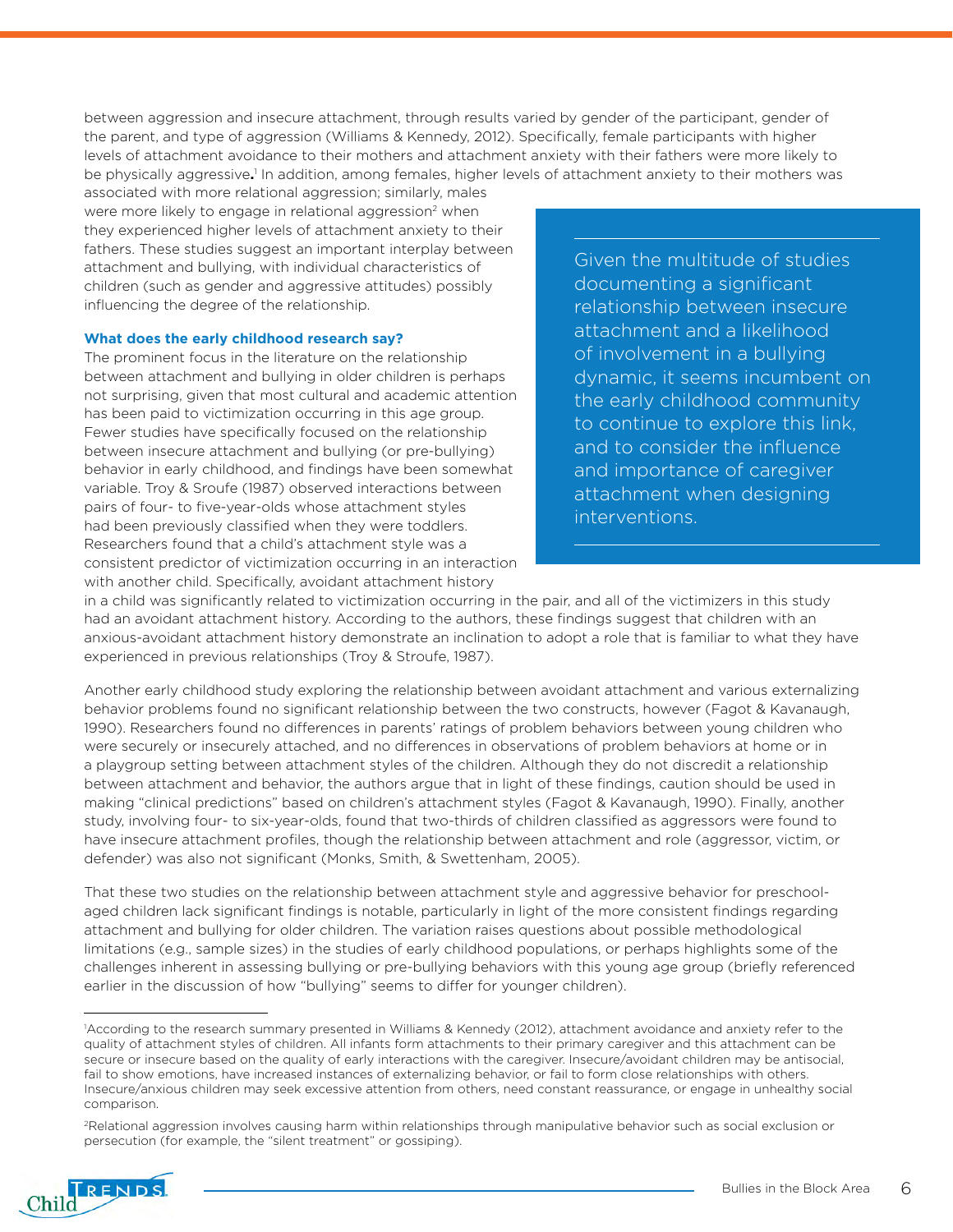#### **Summary of attachment's role in bullying:**

The existing literature suggests that a child's attachment to his or her caregivers plays an important role in later interpersonal difficulties, but that there may be important interacting variables to consider (including the sex of the child and parent, and a child's feeling towards aggression). Further, our review of the literature found some disagreement as to which types of attachment styles may be correlated with various bullying roles (i.e., the bully, victim, or bully-victim), and inconsistency regarding the strength and significance of the relationship between insecure attachment and bullying. However, given the multitude of studies documenting a significant relationship between insecure attachment and a likelihood of involvement in a bullying dynamic, it seems incumbent on the early childhood community to continue to explore this link, and to consider the influence and importance of caregiver attachment when designing interventions.

#### **Parent behaviors and characteristics**

Another key antecedent of bullying involves parent behaviors and characteristics—such as discipline techniques, maternal mental health and empathy, and parents' involvement with their children.

#### **Why do parents matter?**

The importance of parent behaviors and characteristics on children's development is nearly indisputable. Even before a child is born, families set the stage for their development, which begins with adequate prenatal care and



a healthy pregnancy (Love et al., 2002). Families work to ensure that their young children receive adequate food, shelter, and medical attention (Langford, 2009), and also ensure that children live in safe and stimulating environments in which they can explore and learn (Cox & Harter, 2003). As children develop their skills and abilities through their relationships with those around them (Shonkoff & Phillips, 2000), the opportunity to form secure attachments with sensitive, nurturing parents (or other primary caregivers) is critical to both their cognitive and social-emotional growth (Ainsworth, 1979; Bowlby, 1969; Dykas & Cassidy, 2011). A lack of a warm, positive relationship with parents/caregivers increases the risk that children develop major behavioral and emotional problems, including substance abuse, antisocial behavior, and juvenile delinquency (Coie, 1996; Loeber & Farrington, 1998).

Thus, it follows that parent-centric factors may be important predictors for a child's involvement in bullying. Olweus (1996) concluded that parenting behaviors that include a lack of warm environment and parental empathy, such as a negative emotional attitude of the primary caregiver, can lead to bullying. Permissiveness of aggressive behavior by the primary caregiver is an additional factor, he argued, as well as the use of powerassertive parenting techniques, including physical punishment (Olweus, 1996).

#### **How is parenting linked to bullying? A snapshot of the research:**

As is the case with research on attachment's links to bullying, a great deal of the empirical work on parenting and bullying behavior involves school-aged children and adolescents. These studies have identified many parentspecific factors correlated with bullying behaviors, including: marital satisfaction, ability to cope with demands of parenthood, discipline styles/techniques, propensity to anger, depressive symptoms, social and emotional support, conversations/interactions with their children, and familiarity with children's friends (e.g., Curtner-Smith, 2000; Shetgiri, Lin, and Flores, 2012). Further, bullying has been found to correlate with children not participating in outings or activities with their family or having "friendly discussions" with parents (Curtner-Smith, 2000). Authors suggest that the findings support the importance of considering parents' own interpersonal skills (or lack thereof) as they relate to the relationship skills of their children, and that parent modeling may be critically important (Curtner-Smith, 2000).

Discipline techniques employed by parents may be a key correlate to children's aggressive and/or bullying behaviors—particularly with regards to the use of physical discipline. Espelage, Bosworth, & Simon (2000) found

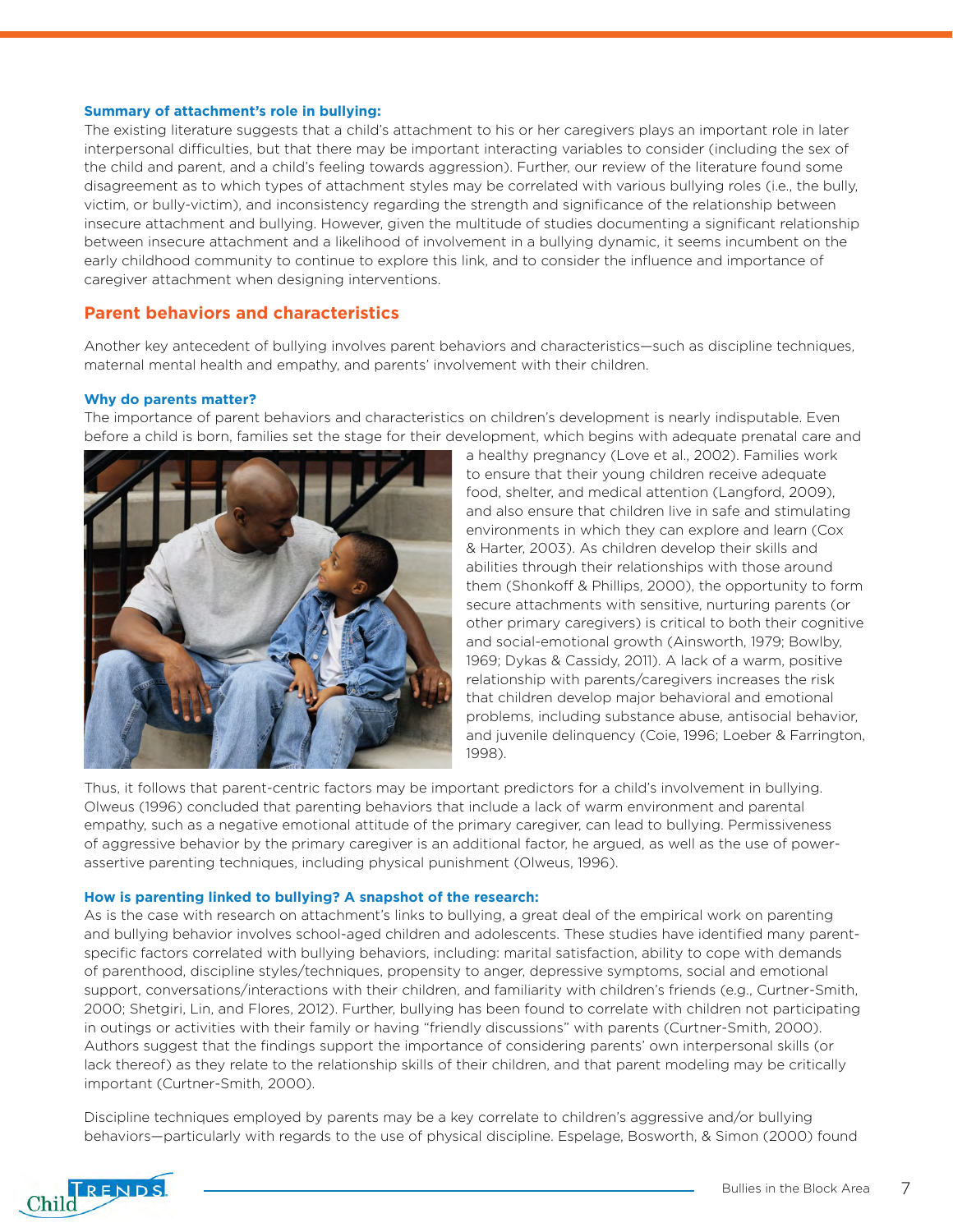that higher levels of bullying behavior in middle school students were associated with more frequent physical discipline at home, and with a lack of time spent with adults. These factors were significantly related to bullying behavior even after controlling for involvement with peers, suggesting that they operate independently of peer influence (Espelage et al., 2000).

#### **What does the early childhood research say?**

Specific to young children, research has documented a correlation between parental discipline styles and aggression in toddlers. Mothers of aggressive toddlers were found to use more dysfunctional discipline practices (i.e., lax or over-reactive discipline strategies) to address the pre-aggression behaviors of their toddlers (Del Vecchio & O'Leary, 2006). Research also supports a relationship between parental factors in early childhood and

the likelihood of a child's employing aggressive and/or bullying behaviors in later years. A study found that that hostile/ineffective parenting and inconsistent parenting at age two predicted later indirect aggression, most notably for girls, and that this relationship remained significant even when accounting for low socioeconomic status (Vaillancourt, Miller, Fagbemi, & Tremblay, 2007). For boys, inconsistent parenting and reduced positive parent-child interactions were associated with higher use of indirect aggression (Vaillancourt et al., 2007).

Additionally, an exploration into the relationships between family factors for five-year-old boys and their later bullying involvement found that aggressive victims were exposed to more aggressive, violent, and hostile home environments at age five than any other group was (passive victims, non-victimized aggressors, and uninvolved children) (Schwartz, Dodge, Pettit, & Bates, 1997). Non-victimized aggressors had more exposure to violent role models and marital conflict than uninvolved children; however, aggressive victims were more likely than non-victimized aggressors to have experienced

Exposure to a variety of suboptimal parenting techniques, behaviors, or traits may be a risk factor for later bullying involvement (e.g., inappropriate discipline, hostility, low empathy); research also shows that positive parent-child interactions (encompassing cognitive stimulation or emotional support) correlate to a lower likelihood of bullying.

direct victimization in their families (Schwartz et al., 1997). Finally, Bowes et al. (2009) found that family factors present at age five (including a child's being exposed to domestic violence and antisocial behavior of parents) were related to bullying by the time the child was seven, even after controlling for children's externalizing and internalizing behaviors. These studies highlight a strong link between early negative home and parenting experiences and later involvement in bullying.

Parental involvement and engagement with children in the early years of life also shows a connection to bullying behavior at older ages. Zimmerman, Glew, Christakis, and Katon (2005) found that cognitive stimulation (e.g., being played with or read to) and emotional support (e.g., having meals with both parents) at age four were each inversely associated with a child's bullying behavior at elementary school age. This finding suggests that these types of positive interactions between child and caregiver(s) may serve as protective factors to a child's later propensity for involvement in bullying.

Maternal characteristics specifically have also been shown to be a correlate to bullying behavior in preschoolaged children. Curtner-Smith et al. (2006) observed relational and overt bullying in four-year-olds, and determined that relational bullying in the preschool children was most closely related to parenting styles of mothers. Specifically, maternal empathy was the parenting characteristic most strongly associated with bullying of either type (relational or overt)—mothers who displayed less maternal empathy in their parenting had children who were more likely to be rated by their teachers as engaging in relational and overt bullying. Researchers also found that mothers' appropriate developmental expectations were inversely related to relational aggression mothers who had less appropriate developmental expectations for their children had children who were more likely to engage in relational bullying. Additionally, mothers who scored higher on a measure of asserting power over their children (versus engendering independence) were more likely to have children who engaged in relational bullying than mothers with lower scores. The authors suggest that perhaps low maternal empathy leads to a deficiency in the mother's ability to react appropriately to and fulfill the needs of her children. Further,

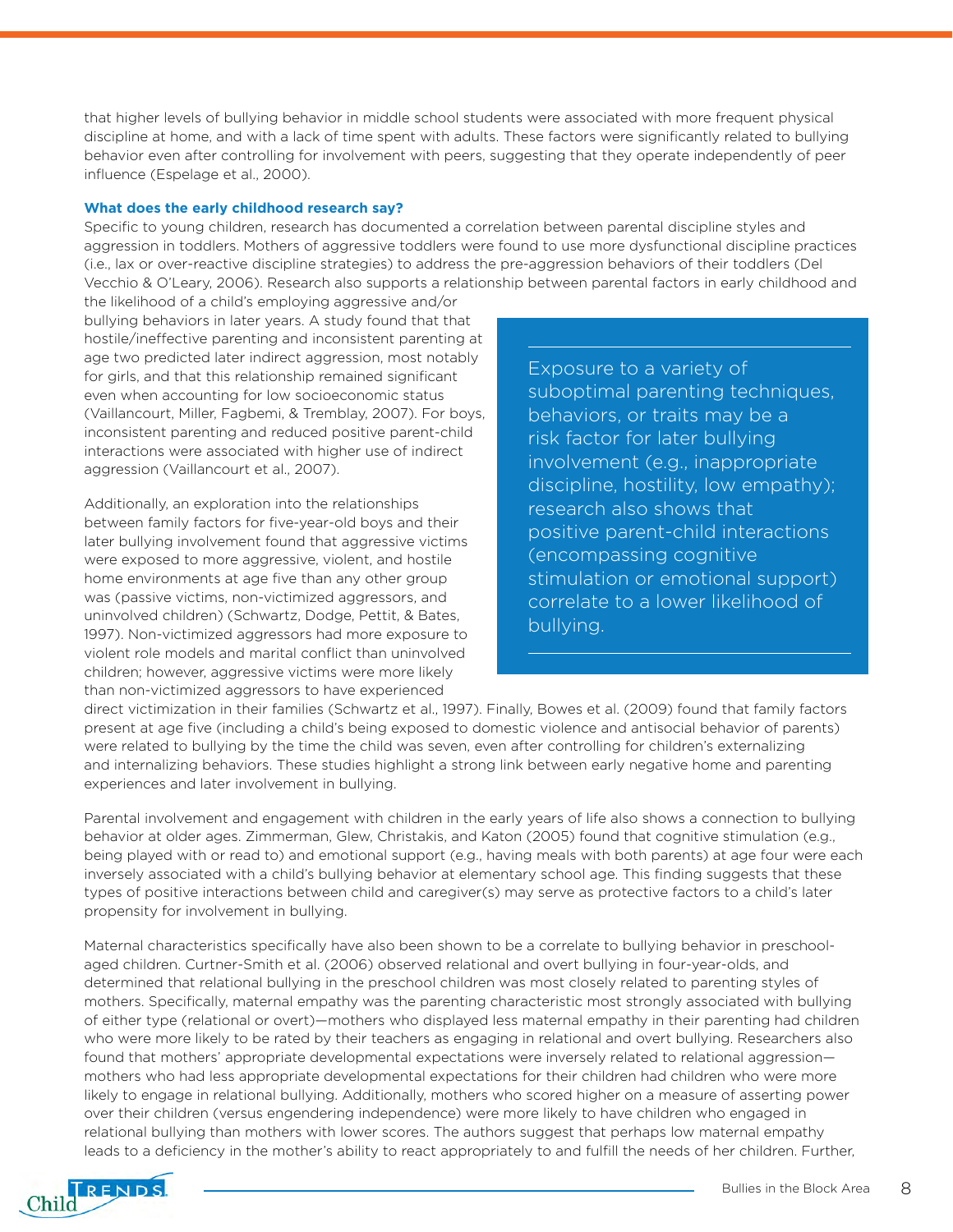parents who are not in tune with the emotional needs of their children may parent in ways that are not conducive to children's developing their own empathic skills (Curtner-Smith et al., 2006).

#### **What about the fathers?**

It should be noted that our review of the literature highlighted a scarcity of focus on paternal characteristics and their impact on bullying behavior in early childhood. Rather, more studies appeared to both focus on and/ or involve (i.e., as a data source) the mother. This is acknowledged as a notable void in the literature, which is perhaps related to cultural and historical conceptions of the mother as primary caretaker. However, the majority of children under 18 in the United States lived with two married parents in 2012 (64.1 percent), and 4 percent lived in father-only households that year (Child Trends DataBank, 2013). In addition to household composition data illustrating that the majority of children live with their fathers, many fathers also serve as the primary caregiver for their young children. Recent U.S. Census data show that of fathers with employed wives, 21 percent of those with preschool-aged children served as their children's primary child care provider in 2011 (Laughlin, 2013). Thus, paternal characteristics, behaviors, and parenting styles may be a critical, yet to our knowledge largely underexplored, area of investigation within the domain of research on the early childhood roots of bullying.

#### **Summary of parenting's role in bullying:**

These studies highlight the crucial role that parent characteristics and parenting behaviors play in a child's concurrent and future involvement in bullying. Exposure to a variety of suboptimal parenting techniques, behaviors, or traits may be a risk factor for later bullying involvement (e.g., inappropriate discipline, hostility, low empathy); research also shows that positive parent-child interactions (encompassing cognitive stimulation or emotional support) correlate to a lower likelihood of bullying. Findings provide additional weight to targeting and including parents in bullying prevention or remediation programs. It is apparent that the experiences of children in their homes, and the personalities and behaviors of their caregivers, are critical components of a child's current or subsequent experiences with his or her peers.

#### **Child maltreatment**

It is well-documented that child abuse and neglect correlate with negative outcomes across a wide range of domains throughout the lifespan, including emotional and mental health issues, academic problems, criminality, substance abuse, and interpersonal difficulties, to name just a few (e.g., Herrenkohl, Seunghye, Klika, Herrnkhohl, & Russo, 2013; Widom & Maxfield, 1996; Wodarski, Kurtz, Gaudin, & Howing, 1990). Of particular relevance to the early childhood community, federal data show that young children are particularly vulnerable to experiencing



maltreatment, with children aged zero to five years more likely than older children to be determined by child protective services agencies as victims of maltreatment (DeVooght, McCoy-Roth, & Freundlich, 2011). Further, the youngest children have the greatest risk of maltreatment, with children under one having the highest victimization rate of any other age group (U.S. DHHS, 2013). Given the heightened risk of maltreatment occurrence for the youngest children, combined with the known adverse effects for children of abuse or neglect at the hands of their caregivers, it is crucial to consider how these experiences in early childhood might influence later involvement in bullying behavior.

#### **Why does maltreatment matter?**

In addition to the negative effects of maltreatment outlined above, research has also repeatedly identified an association between physical abuse and aggressive behavior in children (Teisl & Cicchetti, 2008; Vandenberg & Marsh, 2009).

According to Teisl & Cicchetti (2008), children who have experienced physical abuse may be primed to interpret innocuous situations as hostile—constituting a "social information processing" error that in turn may contribute to a greater likelihood for aggressive behavior in these children. Additionally, Shields and Cichetti (2001) argue that children may act in ways that can be considered adaptive for them in their homes, though these behaviors

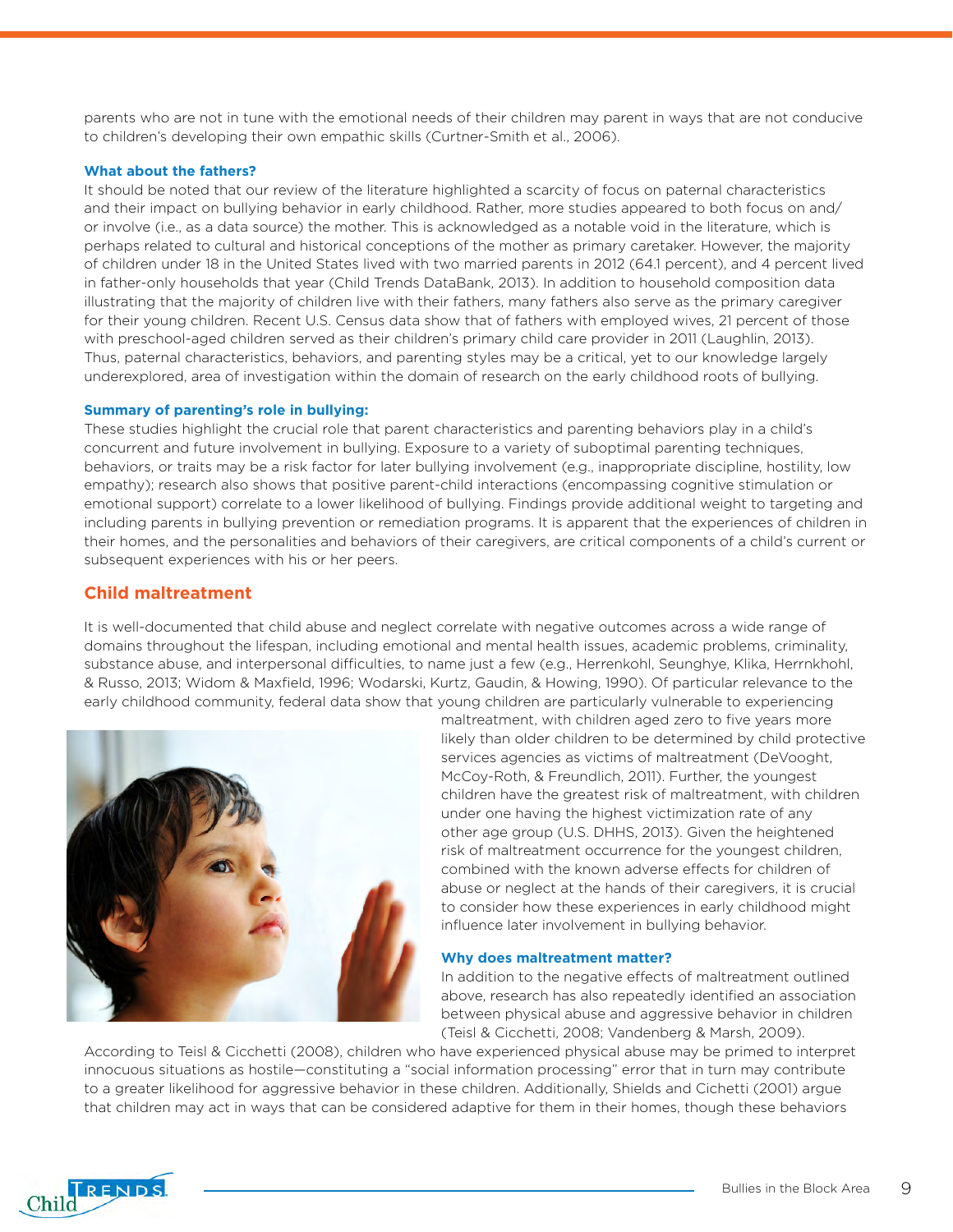may actually be dysfunctional in other contexts. In other words, ways of interacting with others and with their environment that could be successful survival skills in their stressful or violent home environments are elsewhere unsuccessful (Shields & Cichetti, 2001). Further, in concert with attachment theory, Shields and Cichetti (2001) assert that "children who are directly victimized by caregivers may develop working models of relationships as dangerous and malevolent" (p. 359). These schema may shape and influence their future peer relationships (Shields & Cichetti, 2001).

Further, early and persistent maltreatment can actually alter the physical structure of a child's brain, resulting in developmental deficits in numerous areas, including social and emotional domains (Child Welfare Information Gateway, 2009). Combined with data showing that the youngest children are at the greatest risk of experiencing abuse and neglect (U.S. DHHS, 2013), it seems imperative that a theoretical model of the early childhood antecedents to later bullying acknowledge and incorporate maltreatment as a key construct.

#### **How is maltreatment linked to bullying?**

A snapshot of the research: In addition to evidence supporting a correlation between abuse and aggressive behavior in children, several studies have focused specifically on maltreatment as a correlate of bullying. To briefly summarize the body of research on older children, in one study, school-aged youth who had experienced maltreatment were found to be more likely to both engage in bullying behaviors as well as be victimized than their non-maltreated peers (Shields & Cichetti, 2001). In particular, children who were victims of physical or sexual abuse were at a higher risk for bullying than children who had experienced other maltreatment types (Shields & Cichetti, 2001). A similar result was found in a study exploring the relationship between "physical child harm" (encompassing both corporal punishment and physical child abuse) and bullying, where individuals who been subjected to physical harm by family members were more likely to have been involved in bullying than those who had not experienced physical harm (Dussich & Maekoya, 2007). Similar to Shields and Cichetti (2001), the authors suggest that techniques developed by children to cope with this type of maltreatment may impact their later involvement in bullying. Additionally, they note that the "social coping model" may help explain relationships wherein children who experience physical harm in their family may internalize a fight or flight response and project it onto other relationships (Dussich & Maekoya, 2007).

An exploration of the relationship between a history of family involvement with child protective services (CPS) and bullying involvement in adolescents (Mohapatra et al., 2010) showed that females who reported a history of CPS involvement were significantly more likely than their non-involved peers to report bullying (as the perpetrator). This same effect was not significant for males; however, both males and females who had been involved with CPS were significantly more likely than their non-involved peers to be victims of bullying. This study highlights the importance of considering gender and its potentially unique relationship to bullying pathways, similar to the role gender may play in attachment's relationship to bullying.

#### **What does the early childhood research say?**

With respect to the early childhood population, a study by Bowes et al. (2009) found that child maltreatment assessed at age five was a significant predictor of involvement in bullying by age seven—as either a bully, victim, or bully-victim. Additionally, Schwartz et al. (1997) found that the experience of being physically harmed by parents or other adults, as assessed at age five, was a risk factor for being an aggressive victim or non-victimized aggressor in third or fourth grade. Although these studies suggest a link between maltreatment in the earliest years of a child's life and later bullying involvement, the evidence base is small, and thus further research is warranted.

#### **Summary of maltreatment's role in bullying:**

The research on the role of child maltreatment as an antecedent for bullying involvement documents a consistent relationship. The link between the two again argues for anti-bullying interventions to consider the caregiverchild relationship, and the experiences of the child at home. It is also important to acknowledge that child abuse and neglect may be a risk factor for future bullying behavior, but it is not prescriptive of such behavior. Although studies show that experiencing harm at the hands of one's caregiver is a strong risk factor for future aggressive behavior or victimization, there is positive news in the research, in that a multitude of variables have been identified that may ameliorate maltreatment's relationship to future involvement in bullying. Hong, Espelage, Grogan-Kaylor, and Allen-Meares (2011) identified three potential moderators to the relationship between maltreatment and bullying involvement: the quality of (1) the relationship between the parent and child,

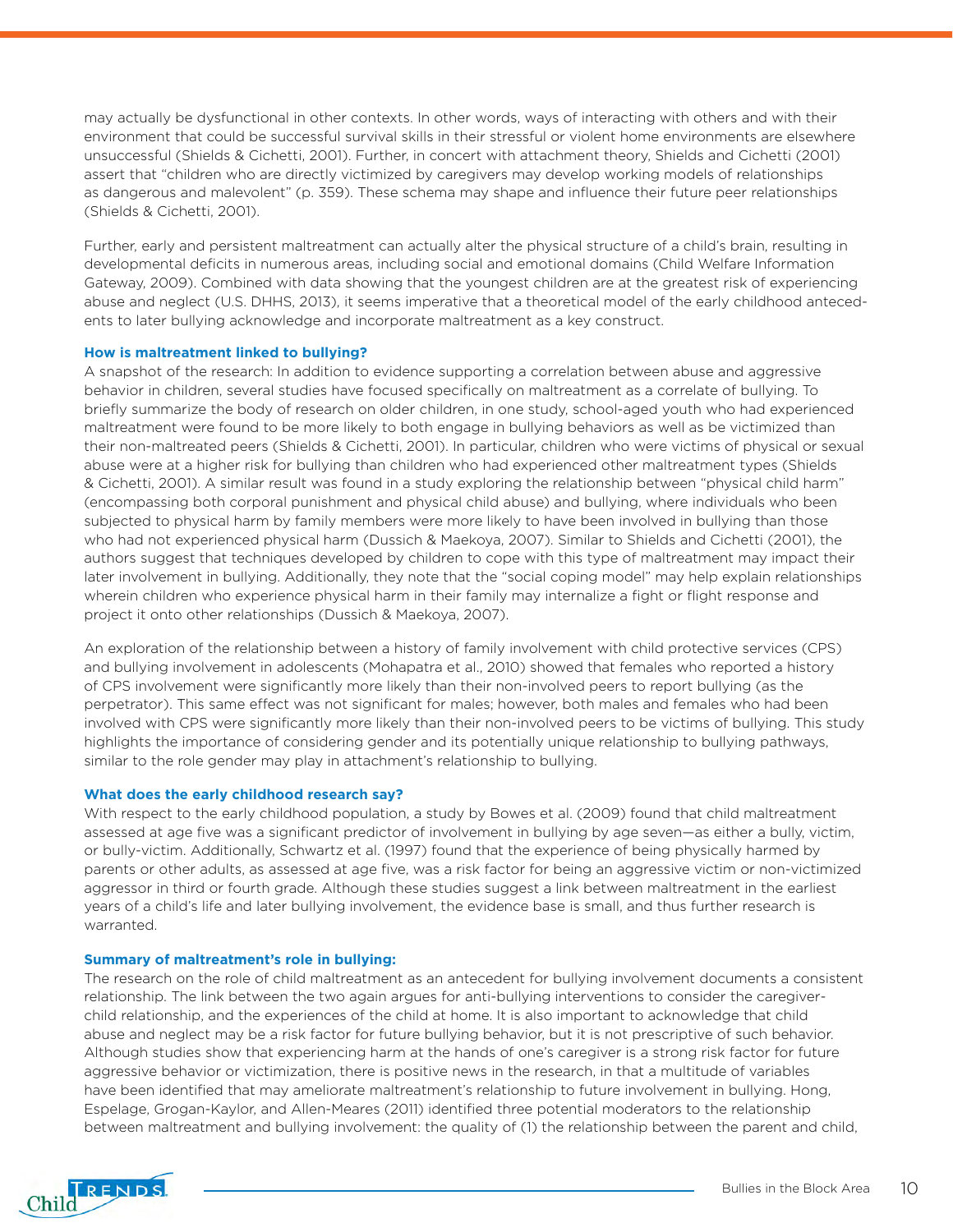(2) a child's relationship to peers, and (3) a child's relationship to teachers. Specifically, a secure relationship and attachment to a non-abusive parent or other supportive adult figure may promote self-confidence and reduce the risk of future antisocial behavior. Likewise, children who are victims of maltreatment may fare better if they avoid deviant peers and instead experience positive peer acceptance and social support. Teachers can influence the trajectory of bullying by promoting positive interactions among students and remaining aware of problem behaviors, and addressing them in a supportive manner. The authors also identified four potential mediators in this relationship—or factors that may explain or account for the relationship between maltreatment and bullying: (1) emotional dysregulation, (2) depression, (3) anger, and (4) deficits in social skills (Hong et al., 2011). These factors suggest key opportunities for the early childhood community to intervene in targeted ways for children who have been exposed to, or victimized by, maltreatment.

#### **Early care and education environments**

As noted above, the child's environment outside the home is the fourth major area identified as an important early childhood antecedent to bullying behavior—given the large proportion of children under the age of five who receive care outside of their home. However, we found a noticeable gap in the literature on this topic. Indeed, the National Institute of Child Health and Human Development Early Child Care Research Network (NICHD ECCRN)

The National Institute of Child Health and Human Development Early Child Care Research Network recently noted that "to our knowledge researchers have not yet examined child care experience in the first years of life as a predictor of relational aggression in middle childhood."

recently noted that "to our knowledge researchers have not yet examined child care experience in the first years of life as a predictor of relational aggression in middle childhood" (Spieker, Campbell, Vandergrift, Pierce, Cauffman, Susman, Roisman, 2012, p. 358).

While there is a gap in research exploring specific connections between child care participation and bullying, studies do explore the relationship between child care participation and a broader category of externalizing behavior problems. The NICHD ECCRN published a controversial study that indicated that though parental influences were the strongest and most predictive of children's development, children's exposure to higher dosage and intensity (i.e., more days a year and for longer hours) of child care (particularly during infancy) was predictive of externalizing behavior problems (i.e., "fearful and anxious," "hits others," "disobedient") throughout elementary

school (Belsky, Burchinal, McCartney, Vandell, Clarke-Stewart, & Owen, 2007). Since the release of the Belsky, et al. (2007) findings and the release of the NICHD ECCRN 15-year-old follow-up (Vandell, Belsky, Burchinal, Steinberg, & Vandergrift, 2010; which continued to demonstrate findings similar to Belsky, et al., 2007), a number of studies have sought to further examine the NICHD ECCRN findings.

Recently, studies have found a <u>lack</u> of connection between time spent in non-parental care in early childhood

and behavioral or emotional problems later in life, and these have been replicated with large populations of children in both Australia and Norway (Claessens & Chen, 2013; Zachrisson, Dearing, Lekhal, Toppelberg, 2013). The Australian study clarified that the time spent in child care was not as predictive of later behavior problems as was the multiplicity of care arrangements and lack of attachment between a child and a consistent caregiver (Claessens & Chen, 2013). The Norway study emphasized that the quality of care was a stronger predictor—children who spent more time in lowquality care were more likely to demonstrate externalizing

"[T]he mechanisms leading from quantity of care to individually elevated aggression to diffusion of this aggression…remains a black box."

behavior problems later in childhood (Zachrisson et al., 2013). Other studies have also found that participation in high quality child care can in fact mitigate behavior problems later in life, especially for low-income boys (Campbell & Ramey, 1995; Reynolds, 1999; Schweinhart, Montie, Xiang, Barnett, Belfield, & Nores, 2005; Votruba-Drzal, Coley, Maldonado-Carreño, Li-Grining, & Chase-Lansdale, 2010). Though the authors in the aforementioned studies did not explicitly examine the quality of the teacher-child interactions in early care settings, other studies have demonstrated that low quality care is characterized by poor caregiver-child interactions, and that poor

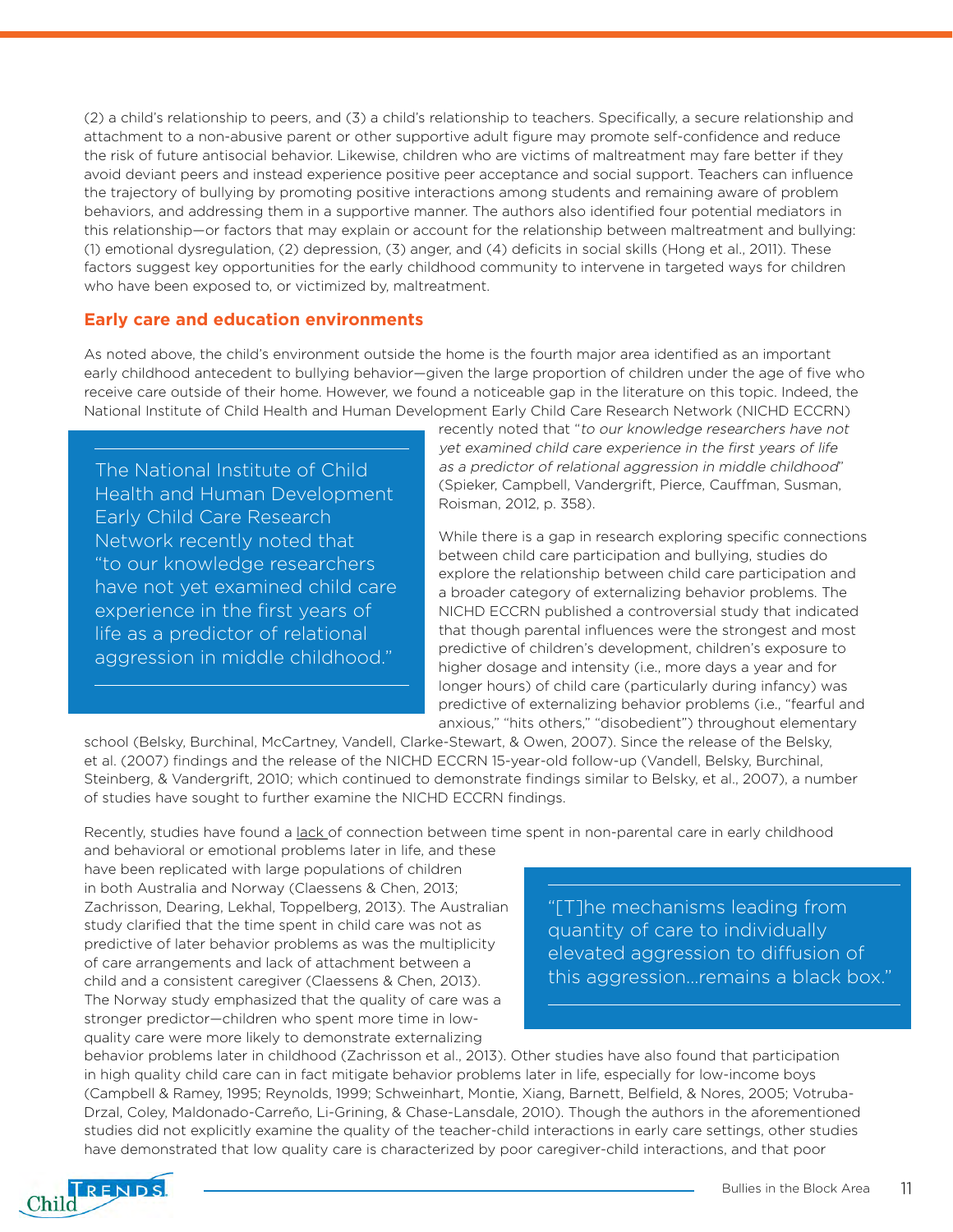caregiver-child relationships in early childhood are associated with poor behavioral outcomes later in life (Hamre & Pianta, 2001).

The mixed findings with regard to the role of quantity and quality of care on later aggression and externalizing behaviors suggests that we may not yet have a strong enough evidence base of the influence early childhood care experiences may have on bullying later in life. Researchers examining this issue commented that as such, "the mechanisms leading from quantity of care to individually elevated aggression to diffusion of this aggression… remains a black box. In fact, the NICHD ECCRN team felt themselves puzzled by the 'developmental mystery' of the relation between quantity of childcare and aggression" (Linting & Van IJzendoorn, 2009, p.242).

#### **Other environmental influences**

Though the degree and direction of the role that child care providers and settings have on bullying later in life is not quite clear, the literature is teeming with other environmental factors that have been shown to correlate with a likelihood of aggressive or bullying behavior in children, including: exposure to negative peer influences; (e.g., Espelage et al., 2000), neighborhood safety concerns or issues (e.g., Bowes et al., 2009; Espelage et al., 2000; Shetgiri et al., 2012), and lower socioeconomic status (e.g., Bowes et al., 2009; Schwartz et al., 1997; Vaillancourt et al., 2007). Although we will not explore each of these environmental variables in depth, it is evident that the impact of these factors must be included in any theoretical model for the early childhood antecedents to bullying.

**The role of bias as a precursor to bullying behaviors** is another significant consideration. This area of study is just emerging, particularly with younger children. However, studies of gender stereotypes have found that children as young as three to six years of age have well-developed gender stereotypes that affect how they treat their peers in social situations (Theimer, Killen, & Stangor, 2001). Theimer, Killen, and Stangor (2001) demonstrate that often children exclude peers during play based on stereotypic beliefs about gender roles (e.g., "Boys don't play with



dolls; girls don't play with trucks."). Research on the development of other types of bias, such as racial bias, in early childhood is scarce. Although research demonstrates that young children develop racial discernment and "in group" preferences and attachments, this is described as developmental in nature for the most part, and these preferences tend to disperse by age seven and reemerge in adolescence, but for different reasons (Aboud, 2003; Castelli, Zogmaister, & Tomelleri, 2009; Kowalski, 2006; Raabe & Beelman, 2011; Sinclair, Dunn, & Lowery 2005).

Research on older children exploring the link between bullying behaviors and bias or prejudice on the basis of personal characteristics such as race/ethnicity, sexual orientation, religion, or disability is more prevalent. In one study of data from 17,366 youth assessments in two states, bias-based harassment at school was associated with compromised health of the victims (Russell, Sinclair, Poteat, & Koenig, 2011). Another study examined the relationship of prejudice related to sexual orientation to

biased language use and associated bullying (Poteat & DiGiovanni, 2010). While there were differences between boys and girls, overall the study found that sexual prejudice served as a moderator for the intensity of biased language use, and that such language was associated with increased bullying, underscoring the need to address biased language and prejudice as part of anti-bullying programs. Scherr & Larson (2010) found that differences based on race, ethnicity, and immigration status are often the basis for bullying ranging from direct aggression, such as taunting and derogatory remarks, to indirect aggression, such as social exclusion. However, further research is needed to better understand the influence of students' social environments on their attitudes and participation in discriminatory bullying.

Also of particular relevance to young children and later bullying may be **exposure to television (TV) and other electronic media**. While children experience diverse media platforms – including TV, computers, video games, and mobile devices such as tablets and smartphones – at ever younger ages (Kirkorian, Wartella, & Anderson, 2008; NAEYC & Fred Rogers Center for Early Learning and Children's Media, 2012), we focus here on research concerned with television media. There has been much concern about the negative impact of TV-watching, both

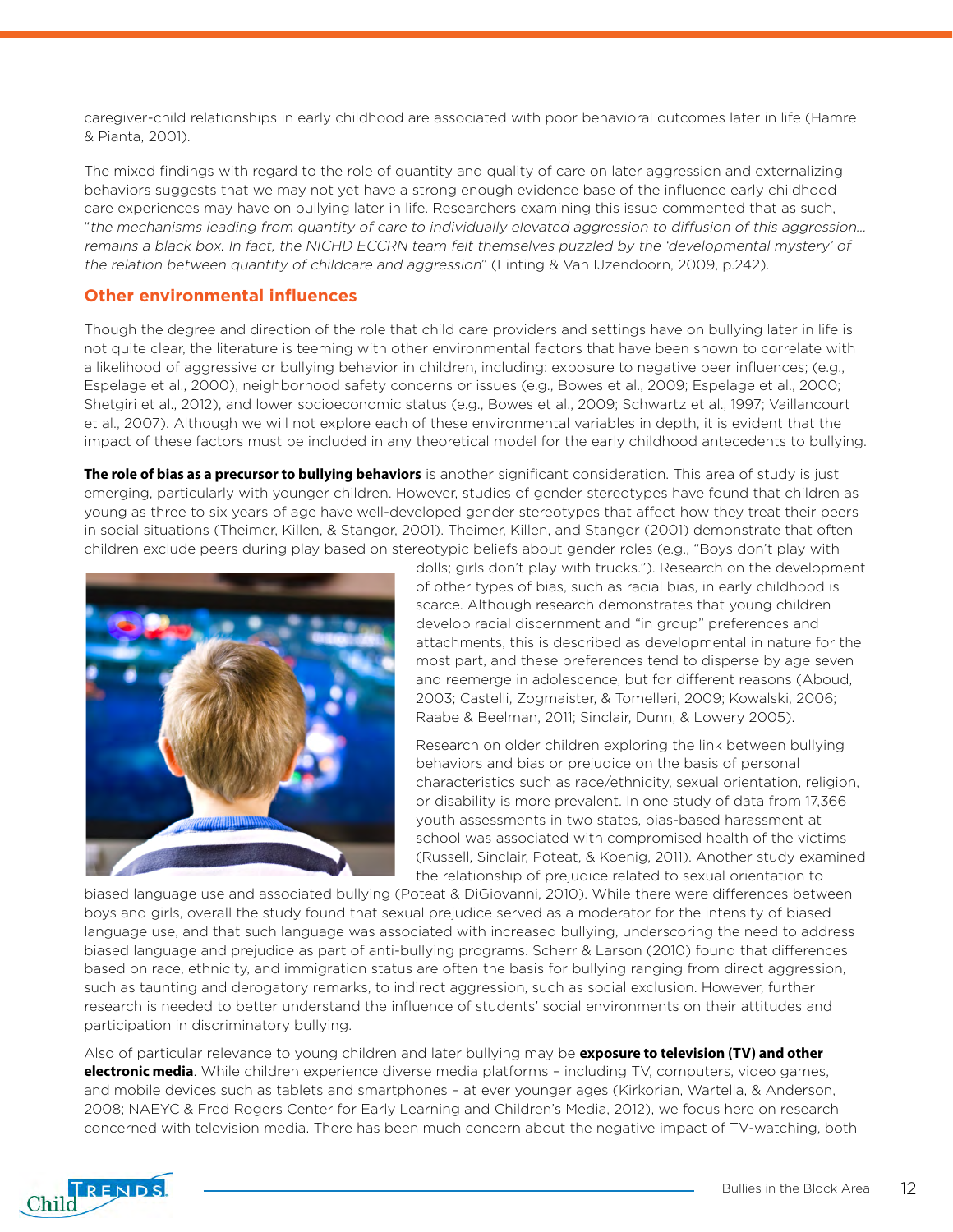in terms of quantity and content of the shows (Levin, 2013). Specifically with regards to bullying, Zimmerman et al. (2005) found a correlation between the amount of TV-watching at age four and later bullying behavior in elementary school, with more hours of TV watched predicting a greater likelihood of bullying. The authors suggest that even if the content is not violent, children may witness antisocial behavior (such as people being disrespectful toward others), which could serve as a model for verbal aggression that would constitute bullying behavior (Zimmerman et al., 2005). An additional study assessing media exposure (by type and dosage) and behavior in preschoolers found that more time spent watching television was associated with greater relational aggression for girls, and greater physical aggression for boys (Ostrov, Gentiel, & Crick, 2006)—even though the study population watched primarily educational programming. According to the authors, this suggests that even educational programming may model relationally aggressive behaviors for young children. Further, there seem to be differential impacts of content by gender, with boys possibly absorbing and internalizing what they see on the programs differently than girls (Ostrov et al., 2006).

In contrast, studies have also demonstrated the potentially positive effects of exposure to media on social skills (Mares & Woodard, 2005; Wilson, 2008). Two popular shows targeted at young children – Sesame Street and Mister Rogers' Neighborhood – have been rigorously researched (Anderson, D.R., Huston, A.C.; Schmitt, K.L.; Linebarger, D.L.; & Wright, J.C., 2001;Coates, Pusser, & Goodman, 1976). Children who watched Sesame Street episodes with pro-social messages were more likely to demonstrate cooperating, helping, and sharing behaviors than children who did not watch (Zielinska & Chambers. 1995). Similarly, in comparison with children not exposed to the show, young children who regularly viewed Mister Rogers' Neighborhood showed higher levels of self-control and improved prosocial behaviors such as cooperation, nurturance, and ability to verbalize feelings (Friedrich & Stein, 1973). Research generally supports the conclusion that content – what the child views – is as important as, if not more important than, how much time is spent watching TV, and that real world guidance from adults is key to avoiding the development of anti-social or aggressive behaviors (Kirkorian, Wartella, & Anderson, 2008 ; NAEYC & Fred Rogers Center for Early Learning and Children's Media, 2012).

It is apparent that a variety of external factors, including peers, neighborhood, socio-economic status, and the media, may be critical to a child's propensity to be involved in bullying. These variables should be acknowledged and incorporated into the design and implementation of interventions.

#### **Summary**

In this section, we have described a substantial body of research evidence for three potential early childhood antecedents to bullying: (1) attachment, (2) parenting, and (3) maltreatment. We have also briefly highlighted the influence of (4) early care and education settings and (5) other environmental factors that have clear implications for children's social and emotional development. Taken together, the research evidence points to the crucial role that parents, caregivers, and the home environment play in a child's propensity toward involvement in bullying. Findings from the studies reviewed underscore the key early influences that a child's parents/caregivers have on a child's subsequent social interactions. The involvement of parents and/or other caregivers, therefore, is arguably an essential (if not the most the critical) component of a successful bullying prevention or intervention program for young children.

Building on this research base, in the next section we address the question of what can be done. We review promising practices for addressing or preventing "mean" or aggressive behavior in preschool-aged children, and summarize a set of intervention approaches that have been found to be effective in addressing parent-child dynamics, and mitigating or reducing incidences of bullying.

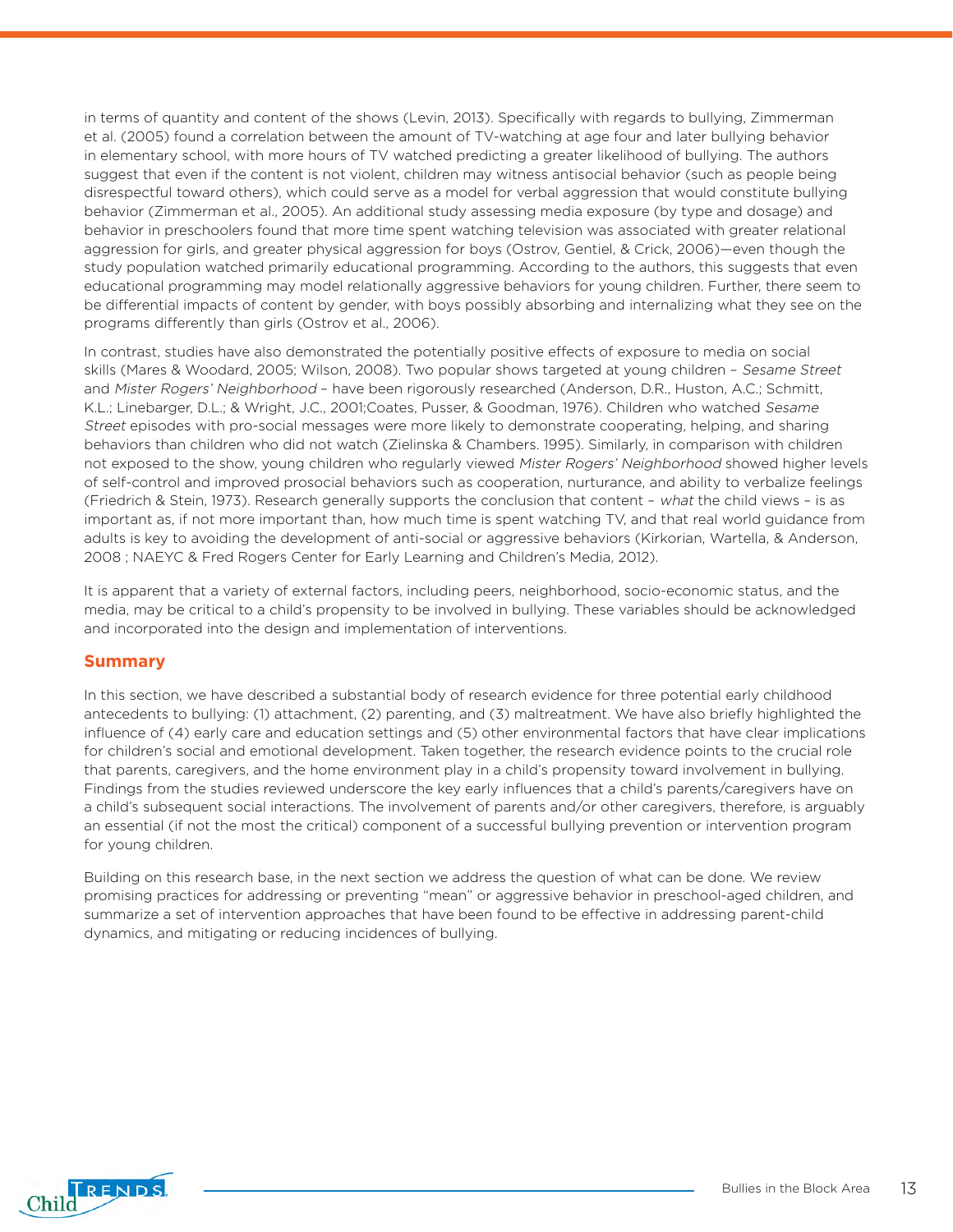### **How can early bullying be prevented and addressed?**

Our review of the research indicates that families, parents, and caregivers matter—and matter a great deal—to a child's propensity for involvement in aggressive or bullying behavior. Young children obviously rely heavily on the adults in their lives—to a degree that, in most situations, will lessen as the child ages. Thus, the early years present a unique opportunity to take advantage of a variety of caregiver-child relationships and social settings (at home, in preschools, daycares, playgrounds, etc.), in which modeling, teaching, and reinforcing pro-social behaviors, empathy, and kindness can take place. In this section, we provide a brief overview of promising strategies for reducing aggressive or exclusionary behavior in early childhood populations, including highlighting several practice resources, followed by a summary of two evidence-based interventions for young children to reduce bullying later in life. The interventions presented here are largely programmatic in nature and focused on promoting protective factors and contexts for young children. A broader, more societal shift will likely be needed to address the contextual risk factors presented earlier in this paper.

#### **Promising practices and strategies for early childhood care and education settings**

#### **"You Can't Say You Can't Play"**

The opening vignette of this paper describes an all-too common interaction in preschool environments, where a child (or group of children) rejects another's request to play. Even an isolated incident may be hurtful and significant to the excluded child. Vivian Gussin Paley, a former preschool and kindergarten teacher, describes her innovative approach to preventing exclusionary play behaviors in preschoolers by changing the attitudes of the classroom as a whole, rather than focusing on the behaviors of individual children, in her book, You Can't Say You Can't Play (Paley, 1993).

Paley writes of the emotional struggles of excluded children, and describes the origins of her idea to implement a rule in her preschool classroom that says children are not allowed to exclude other children from their play activities: the rule is, simply, "You can't say you can't play." She also developed a fairy tale to share with the children, woven throughout her book, designed to help them understand and explore the emotional consequences of exclusion. Paley held group discussions about the rule with children in other grades (k–5) at the school, and garnered a variety of reactions. Perhaps unsurprisingly, while children who are typically excluded and rejected by their peers were in favor of the new rule, the children who were not typically excluded/rejected or who engaged in the excluding/rejecting objected to the new rule. In general, the children expressed doubt that the rule would be effective. Ultimately, Paley implemented the rule in her classroom. In her book, she describes the success achieved, and the positive changes she observed in the children and class dynamic.

An intervention centered around You Can't Say You Can't Play was evaluated by Harrist and Bradley (2003), though results were mixed, suggesting more research is warranted to determine the effectiveness of this type of classroom-wide program. Specifically, the results of what the authors describe as a "pilot study" showed that children in intervention classrooms reported that they liked to play with each other more than the children in control classrooms (i.e., the classrooms not receiving the intervention) did; however, no significant differences were found between the two groups in teacher reports or observations. Also, unexpectedly, children in the intervention classrooms reported higher "social dissatisfaction" scores when compared to control classrooms. The authors note that the small sample size, short duration of the intervention, and lack of assessment of the fidelity to the intervention design are all important methodological considerations (Harrist & Bradley, 2003).

#### **Promoting safe and welcoming classrooms**

Although Paley's classroom code of conduct has not been rigorously evaluated, her experiences and observations of its effects on her kindergarteners are notable, and have garnered the attention and interest of the early childhood community. As an example, a practitioner guide, The Anti-Bullying and Teasing Book for Preschool Classrooms, (Sprung, Froschl, & Hinitz, 2005) is based on the ideas Paley put forth in You Can't Say You Can't Play (1993). The handbook focuses on helping preschool teachers create a classroom environment that prevents bullying and engenders a safe, welcome setting for all of the children. The book provides sample letters for children's families to facilitate their support and involvement in reinforcing the themes presented in the classroom (aligning with research findings underscoring the critical role parents and the home environment play in preventing bullying).

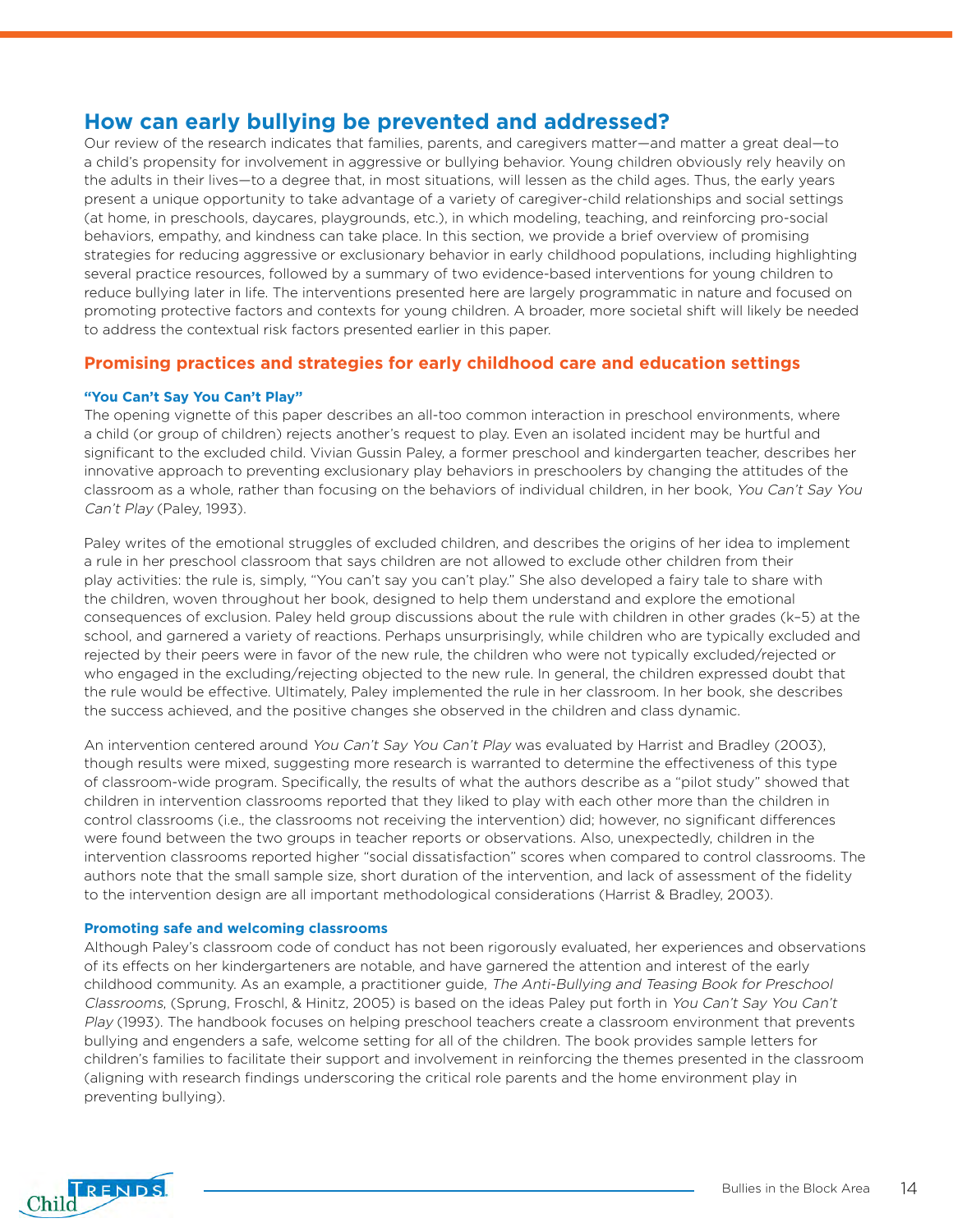Each chapter of the handbook presents overall themes to incorporate into the classroom, as well as structured activities to reinforce each of the four themes: (1) Community, (2) Feelings, (3) Friendship, and (4) Teasing and Bullying. The Feelings theme, for example, involves helping children identify and understand a range of emotions, and how their behaviors and emotions impact the feelings and behaviors of others—with a particular focus on how it feels to be left out of or excluded from activities. Structured activities proposed in the Feelings section include having the class write and sing a song together that gives examples of behaviors that make children feel welcome or unwelcome.

Similarly, Eyes on Bullying in Early Childhood (Storey & Slaby, 2013; [http://preventingbullying.promoteprevent.](http://preventingbullying.promoteprevent.org/preventing-bullying-in-early-childhood) org/preventing-bullying-in-early-childhood) presents a resource for early childhood educators to help them identify, prevent, or de-escalate bullying among their students and instead foster positive interactions. This report discusses how bullying develops in early childhood, provides activities to help children develop social skills to prevent and stop bullying, helps teachers learn how to take advantage of teachable moments, and provides information on developing an action plan for intervention. A toolkit designed for parents, caregivers, educators, and healthcare providers who work with children and youth in homes, early childhood programs, schools (k-12), afterschool and youth programs, camps, and healthcare settings is also available ([http://www.eyesonbullying.org/](http://www.eyesonbullying.org/pdfs/toolkit.pdf) [pdfs/toolkit.pdf\)](http://www.eyesonbullying.org/pdfs/toolkit.pdf).

Another resource, developed by the Human Rights Campaign Foundation, tackles the roots of bullying embedded in bias towards the many types of diversity found in our communities, including LGBT families and individuals.

Taking a preventive approach, Welcoming Schools [\(http://](http://www.welcomingschools.org/) [www.welcomingschools.org/\)](http://www.welcomingschools.org/) provides training, tools, lesson plans, and other resources for elementary schools on embracing family diversity, avoiding gender stereotypes, and [ending bullying and name-calling.](http://www.welcomingschools.org/bullying-name-calling/) Training for school staff focuses on how to respond to students' questions about sexual identity and help students develop the skills and confidence to respond to hurtful comments. Lesson plans for K-3 cover topics including What is a Family?, Looking at Family Diversity, and Tree of Caring and Caring Community "Family Trees" (which graphically demonstrates how children are connected to those that care for them). A key component of Welcoming Schools includes working directly with families. Tools include film showings to prompt family and community dialog, a panel-discussion planning guide, thematic book bags (book, prop, and activity kits for home use), and resources on answering children's tough questions. While not yet rigorously



evaluated, this anti-bullying approach holds great promise. For example, a 2007-2008 pilot of Welcoming Schools in three San Francisco elementary schools found significant, positive changes in school personnel's gender role beliefs and comfort in discussing topics related to gender identity and sexual orientation. However, changes to student attitudes or behaviors were not assessed (Center for LGBTQ Evidence Based Applied Research, 2008).

#### **Guidance and problem-solving**

Another practitioner resource focused on promoting prosocial, positive development in young children is the "Guidance Matters" column in the journal Young Children (published on the National Association for the Education of Young Children website), primarily authored by former Head Start teacher and professor Dan Gartrell. Gartrell (2005) defines the concept of "guidance" as "the commitment a teacher makes to teaching children how to solve their problems rather than punishing them for having problems they haven't learned how to solve." Several over-arching themes of Gartrell's work include involving family in strategies to overcome problem behaviors, communicating clearly and respectfully with both the child and their family, and incorporating developmentally appropriate practices into the classroom. Columns that may be of particular interest to early childhood education practitioners seeking strategies to prevent and address bullying or pre-bullying behavior in their classrooms include: "Fostering Resilience: Teaching social-emotional skills" ([http://www.naeyc.org/yc/](http://www.naeyc.org/yc/files/yc/file/201407/YC0714_Guidance_Matters.pdf) [files/yc/file/201407/YC0714\\_Guidance\\_Matters.pdf\),](http://www.naeyc.org/yc/files/yc/file/201407/YC0714_Guidance_Matters.pdf) "Aggression, the Prequel: Preventing the need" ([http://www.](http://www.naeyc.org/files/yc/file/201111/Guidance%20Matters_Online_1111.pdf) [naeyc.org/files/yc/file/201111/Guidance%20Matters\\_Online\\_1111.pdf](http://www.naeyc.org/files/yc/file/201111/Guidance%20Matters_Online_1111.pdf)), and "Swearing and Words That Hurt" ([http://](http://www.naeyc.org/files/yc/file/200711/BTJGuidance.pdf) [www.naeyc.org/files/yc/file/200711/BTJGuidance.pdf\)](http://www.naeyc.org/files/yc/file/200711/BTJGuidance.pdf).

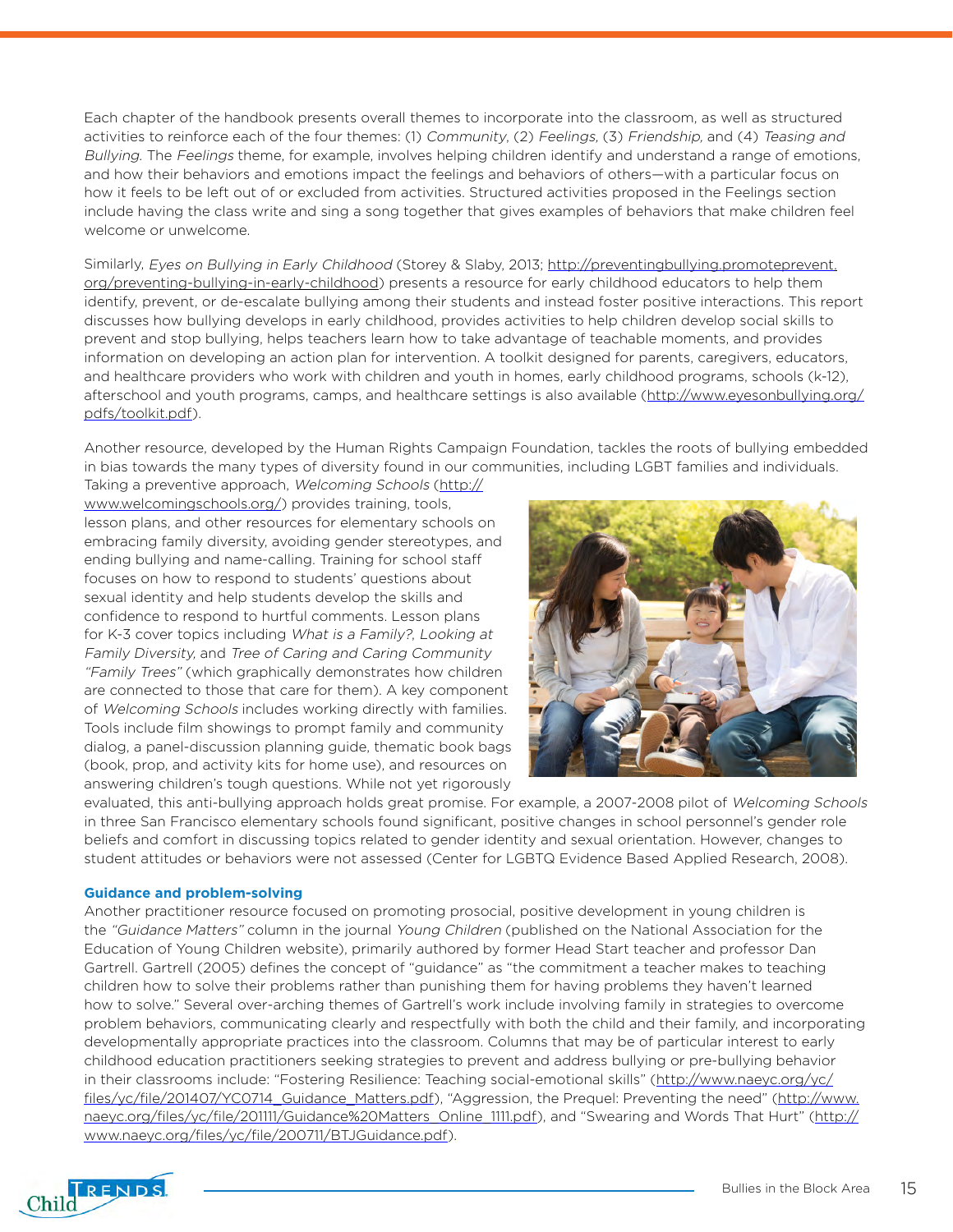A 2008 Guidance Matters column was devoted entirely to the theme of bullying ("Understand Bullying," Gartrell & Gartrell, 2008; [https://www.naeyc.org/files/yc/file/200805/BTJ\\_Guidance\\_Bullying.pdf\)](https://www.naeyc.org/files/yc/file/200805/BTJ_Guidance_Bullying.pdf). The authors assert that preschool can be a stressful time for children, as they are in a new environment outside of the family unit with an unfamiliar social hierarchy, and are exposed to the new ideas of social acceptance and rejection. Gartrell and Gartrell (2008) call upon ideas presented by Paley (1993), and Sprung, Froshl, and Hinitz (2005), that addressing and preventing bullying in the classroom should be proactive and comprehensive—not limited to addressing isolated incidences. Establishing a culture of respect in the classroom that recognizes and celebrates individual differences and commonalities is important for preventing and mitigating bullying, they note, as is addressing the underlying emotional causes behind acts of bullying in individual children. Gartrell and Gartrell (2008) also advise teachers to address incidents of bullying by helping the bully and victim find alternative ways to resolve conflicts that are more socially responsible, and to seek insight into the underlying causes behind the bullying that may be unrelated to the situation in which aggression was carried out. They present the idea of "liberation teaching," which emphasizes that comforting the victim and punishing the bully perpetuates the bully-victim cycle; instead, it is important for the teacher to help each child express their feelings about the situation, and to teach the bully that those behaviors will not help to establish an identity within the classroom group (Gartrell & Gartrell, 2008).

#### **Promoting kindness and compassion**

Children undergo a tremendous evolution in their social and emotional awareness and skills in the first few years of life (e.g., Halle, 2002). The early childhood years thus represent a critical period in which to help children develop positive, adaptive, and healthy socio-emotional capabilities, such as empathy, kindness, concern for others, perspective-taking, and compassion—traits at odds with the intentional harm to others inherent in bullying behavior. Children's media pioneer and child development expert Fred Rogers (of the famed Mister Rogers' Neighborhood television series) used his platform to bring the social and emotional development of young children to the forefront. Through embracing and celebrating differences, affirming emotional experiences, and welcoming all into a "neighborhood," Mister Rogers' Neighborhood nurtured empathy and self-esteem in children at an early age. In light of research showing the importance of a child's early relationships for later interpersonal skills, coupled with the recognition that the preschool years are a critical period in a child's socio-emotional development, Mr. Rogers' work has particular relevance for preventing and addressing bullying in young children. In her presentation, "Development and intervention into 'mean' and bullying behavior," VanderVen (2013) stressed the importance of several of Mr. Roger's teachings and philosophies in preventing and addressing early bullying behavior, including: validating children's feelings (e.g., anger), providing unconditional acceptance to children, treating others with mercy, helping children to feel safe, understood, and special, and encouraging inclusiveness and diversity in play.

In concert with research on media exposure described earlier, indicating the potentially negative influence that media may have on the behavior of young children, of particular interest to the early childhood community may be the work of The Fred Rogers Center for Early Learning and Children's Media, at St. Vincent College. The Center's website features a blog and several publications discussing the developmentally appropriate uses of media in early childhood, with an emphasis on using media to establish interpersonal connections. The mission of the Center and the blog were recently revised to expand to a broader emphasis on social and emotional development in young children—or as they note on their home page ([www.fredrogerscenter.org\)](http://www.fredrogerscenter.org), "…to focus on helping children grow as confident, competent, and caring human beings."

The topic of engendering kindness and compassion in children has recently gained attention in the popular media as well, including in a Washington Post article providing guidance to parents: "Are you raising nice kids? A Harvard psychologist gives 5 ways to raise them to be kind" (Joyce, 2014). The article summarizes five strategies for raising "moral, caring children" from the Making Caring Common Project at Harvard University, including prioritizing care for others, and providing opportunities for children to practice these desired behaviors. Taken as a whole, it appears that there are a growing number of resources available through the mainstream media for parents, caregivers, and others interested in promoting and supporting the development of empathy and compassion in young children.

#### **Evidence-based early childhood interventions**

In addition to the practitioner and parent resources outlined above, it is important to highlight evidence-based interventions for addressing and preventing risk factors for bullying in young children. The five interventions

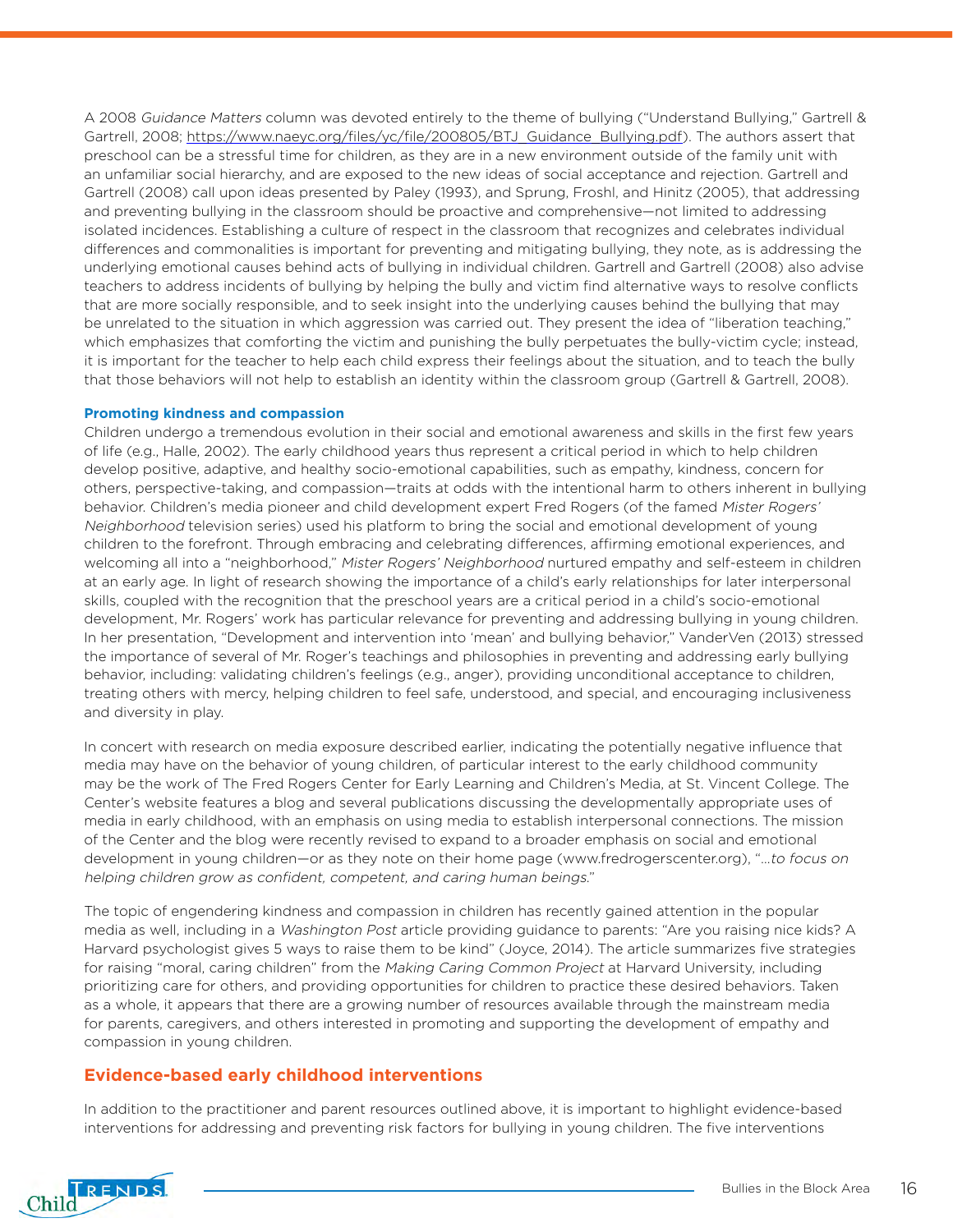summarized in this section are designed to support children ages birth to eight. Two are designed primarily to promote positive parenting techniques, including the Incredible Years Series, which focuses on reducing aggression in young children, and the ACT Raising Safe Kids program, which focuses on reducing child maltreatment. Three are universal programs intended for use in early childhood classroom settings: Al's Pals: Kids Making Healthy Choices, PATHS for Preschool, and Second Step, all of which help promote children's emotional and social competencies and help prevent social conflict and aggression. Al's Pals and the PATHS program also offer a suite of resources for parents, and Second Step has been found to improve classroom climate by enhancing teacher capacity to support children's development in this area.



#### **Al's Pals: Kids Making Healthy Choices**

**What is it?** Al's Pals (see [http://wingspanworks.com/healthy-al/\)](http://wingspanworks.com/healthy-al/) is a comprehensive curriculum and teacher training program that develops social-emotional skills, self-control, problem-solving abilities, and healthy decisionmaking in children ages three to eight. The program specifically aims to address or prevent bullying behavior and the peer rejection that often accompanies bullying. Al's Pals teaches children to express feelings appropriately, control impulses, show empathy, establish friendships, and solve problems peacefully. Al's Pals helps children on the receiving end of bullying by giving them the skills to assert themselves, and encourages potential passive bystanders to care about the feelings of others and not tolerate hurtful behavior.

**How does it work?** The program consists of a 46 lessons lasting 10 to 15 minutes each, with two lessons presented per week over a 23-week period. The interactive lessons, delivered by trained classroom teachers, use guided creative play, brainstorming, puppetry, original music, role plays, and movement activities. Each lesson has specific resilience-based learning objectives, and includes narratives, puppet scripts, songs, and activities based on real-life early childhood experiences. Between the lessons, educators help children practice and generalize skills in daily classroom interactions, which are reinforced by posters, photographs, and music provided with the curriculum materials. Ongoing communication with parents is also part of Al's Pals. Teachers regularly send parents letters to update them about the skills the children are learning, suggest home activities to reinforce these concepts, and inform parents about their child's progress.3

**What does the evidence say?** Research to date includes a multi-year, multi-state evaluation of the effectiveness of the Al's Pals: Kids Making Healthy Choices early childhood prevention program. Lynch, Geller, & Schmidt (2004) noted significant improvements in Al's Pals participants' prosocial behaviors and social independence, as well as reductions in their problem behaviors, antisocial/aggressive and social withdrawal behaviors. Specifically, the Al's Pals evaluation data demonstrate that the intervention helps to prevent increases in antisocial and aggressive behavior that might otherwise occur in young children participating in early childhood programs over a period of time. This finding is tremendously important relative to mixed findings regarding the effects on the social and emotional development of children enrolled in center-based care of varying quality (Pianta, Barnett, Burchinal, & Thornburg, 2009).

#### **Incredible Years**

What is it? The Incredible Years (IY) Series (see [http://incredibleyears.com/\)](http://incredibleyears.com/) is a set of training programs designed for parents, teachers, and children ages birth to 12 years, to help children with ADHD or conduct/ behavioral disorders.

• **For parents:** The "BASIC" parenting programs target four key timeframes in a child's development: birth to eight months, one to three years, three to six years, and six to 12 years. The goals of the parenting programs are to improve parent-child interactions, build positive relationships and attachment, and improve parenting skills related to nurturing, communication, and problem solving. Parents can also participate in "ADVANCE"

<sup>&</sup>lt;sup>3</sup> Information provided here was collected and adapted from the AI's Pal evidence summary prepared by the National Registry of Evidence-based Programs and Practices (NREPP; see<http://www.nrepp.samhsa.gov/ViewIntervention.aspx?id=116>) and the Al's Pals website (<http://wingspanworks.com/bullying/>).

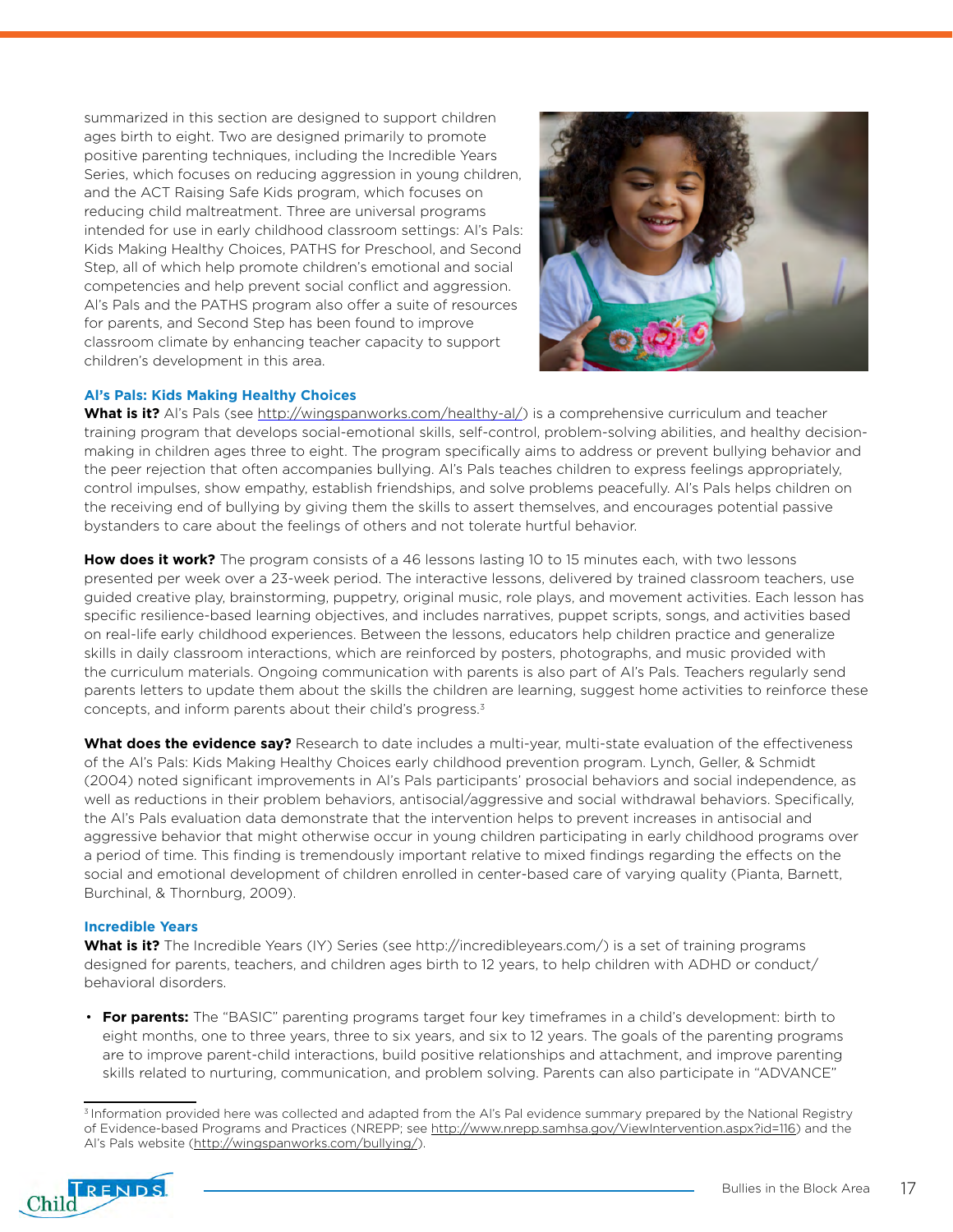topical learning modules designed to address depression and anger management, develop attentive parenting skills, and build skills to support their child's school readiness.

- **For children:** There are two programs for children: a small group program for children ages four to eight, and a classroom-based "Child Dinosaur" program for children ages three to eight. Both programs are designed to reduce early childhood aggression, and promote pro-social behavior, social-emotional development, problem solving, and communication skills.
- **For teachers:** Teachers of young children can also participate in a classroom management program. The goal of the teacher program is to improve teacher-student relationships, and to support teachers in developing proactive classroom management skills and effective communication skills with families.

**How does it work?** The program is delivered to parents, children, and teachers through a variety of interactive approaches. Parents and teachers participate in small groups with two trained facilitators to discuss individual or group challenges and problem solving strategies. Parents and teachers also engage in individual coaching and feedback sessions, video discussions, goal-setting, and homework. Children work in small groups with trained facilitators, and work through a series of curriculum modules on topics such as following rules, cooperation, expressing emotions, problem solving, anger management, and strategies for making friends.

What does the evidence say? Several experimental design evaluations have been conducted on the IY series to assess the program's efficacy. The classroom-based "Child Dinosaur" program had a significant impact on reducing aggression and promoting pro-social behaviors among young children (four to eight years old; Webster Stratton & Hammond, 1997; Webster-Stratton & Reid, 1999; Webster-Stratton, Reid, & Hammond, 2004). Children whose parents participated in the parent program also benefitted. Evaluations demonstrated that children ages four to eight whose parents participated in the BASIC parent program with or without the additional ADVANCE learning modules showed a reduction in aggressive behavior as compared to the control group immediately following the intervention and at the three year follow-up (Reid, Webster-Stratton, & Hammond, 2003; Beauchaine, Webster-Stratton, & Reid, 2005).

#### **Promoting Alternative THinking Strategies (PATHS) for Preschool**

**What is it?** The PATHS curriculum (see [http://www.pathseducation.com/what-is-paths/paths-curriculum\)](http://www.pathseducation.com/what-is-paths/paths-curriculum) is a comprehensive, preventive program that promotes emotional and social competencies, aimed at reducing aggression and behavior problems in preschool through elementary school-aged children, while also enhancing the educational process in the classroom. The PATHS Preschool/Kindergarten curriculum, designed for children three to six years of age, supports the development of self-control, positive self-esteem, emotional awareness, basic problem-solving skills, social skills, and friendships. The curriculum is designed for educators and counselors to be used over time in a multi-year, universal prevention model. PATHS is primarily focused on the school and classroom settings, however information and activities are also provided for use with parents.

**How does it work?** The PATHS curriculum consists of 20- to 30-minute lessons taught two to three times per week. The program provides teachers with systematic, developmentally-based lessons, materials, and instructions to facilitate their students' emotional literacy, self-control, social competence, positive peer relations, and interpersonal problem-solving skills. Skills and concepts are developed through direct instruction, class discussion, modeling, storytelling, role-playing activities, and video presentations. The main objective of promoting these developmental skills is to prevent or reduce behavioral and emotional problems.

**What does the evidence say?** While there have been numerous studies of the elementary school version of PATHS, thus far only a single study has evaluated the PATHS preschool intervention (Domitrovich, Cortes, & Greenberg, 2007). While effect sizes were small, this study found significant positive effects across three domains: emotional knowledge, internalizing behaviors, and social-emotional competence. For emotional knowledge, when compared with children who did not receive the program, children in the PATHS Preschool intervention demonstrated a larger receptive emotion vocabulary and were better at identifying feelings. The program also significantly improved children's ability to correctly identify the feelings of others who are angry (e.g. they demonstrated reduced "anger bias"). With respect to internalizing behaviors, by the end of the school year, preschool children exposed to PATHS Preschool were significantly less likely to be described by their teachers as anxious, withdrawn, or lacking friends. Social-emotional competence also improved. Following the intervention,

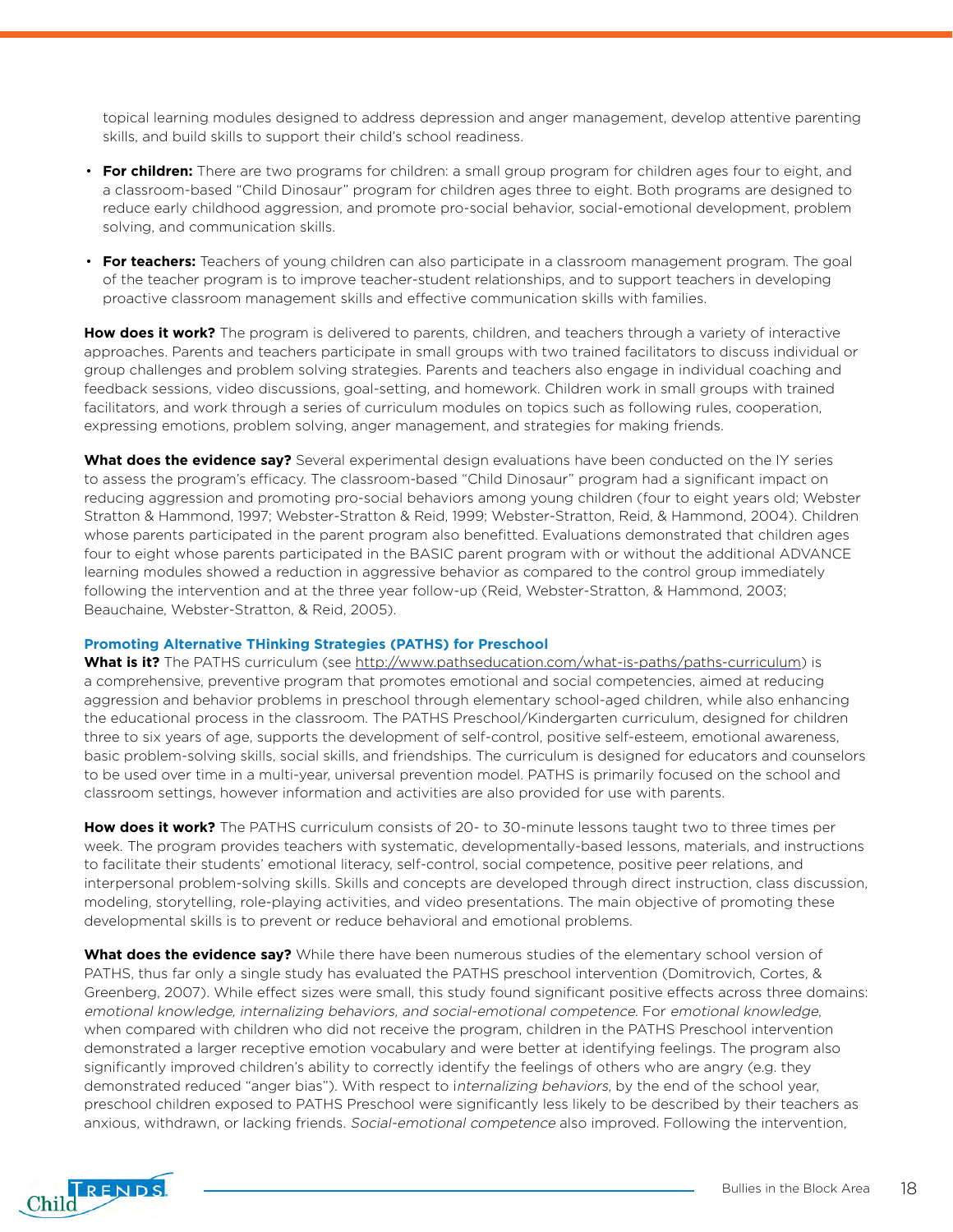PATHS Preschool teachers described their students as significantly more cooperative (though only for children with higher levels of verbal ability), emotionally aware, and interpersonally skilled following the program. In addition, parents of preschool children who received the PATHS program reported greater social and emotional competence than did parents of children in comparison classrooms.4

#### **Raising Safe Kids**

**What is it?** The Adults and Children Together (ACT) Against Violence Raising Safe Kids (see [http://](http://actagainstviolence.apa.org/) [actagainstviolence.apa.org/](http://actagainstviolence.apa.org/)) program teaches positive parenting skills to parents and caregivers of children from birth to age eight. Raising Safe Kids is primarily designed for families at risk for child maltreatment to promote positive parenting approaches for the success of the family and the long-term success of the child. The intervention focuses on positive parenting strategies also as a method for reducing children's externalizing behaviors, such as aggression and bullying.

How does it work? The curriculum is delivered typically in eight, two-hour sessions by trained facilitators. Each session covers a different topic such as: understanding children's behaviors; young children's exposure to violence; understanding and controlling parents' anger; and discipline for positive behaviors.

**What does the evidence say?** One recent evaluation study specifically examined the association between parent hostility and children's later bullying behavior, and the impact of Raising Safe Kids on reducing children's bullying behavior (Burkhart, 2013). The experimental study included 92 participants between the ages of four and 10. Parents in the experimental group completed a pre-test assessment of their own and their child's behaviors, and then participated in the eight parenting sessions and completed a post-test assessment. Parents who participated



in the Raising Safe Kids program reported a significant decrease in bullying behavior among their children following participation in the program. In addition, a significant relationship was found between parental hostility and bullying behavior, suggesting that reduced parental hostility toward children can help to prevent child bullying behaviors.

#### **Second Step**

What is it? Second Step (see [http://www.cfchildren.org/second-step\)](http://www.cfchildren.org/second-step) is a universal classroom-based social-skills program for children ages four to 14. The program teaches socioemotional skills with the goal of reducing impulsive and aggressive behavior while increasing social competence. Children are taught to identify and manage their own emotions as well as to understand others' emotions. Second Step guides children to reduce impulsiveness and emotion-driven decision making while also teaching them to make positive goals. The Second Step model combines cognitive

behavioral intervention models with social learning theory, empathy research, and social information-processing theories. The program is implemented on various platforms, including in-school curricula, parent training, and skill development (National Registry of Evidence-based Programs and Practices [NREPP], 2014).<sup>5</sup>

**How does it work?** Second Step Early Learning (for children ages four to five) offers 28 lessons covering five units: Skills for Learning; Empathy; Emotion Management; Friendship Skills and Problem Solving; and Transition to Kindergarten. Foundational skills for emotion identification and anger management are embedded within the lessons in developmentally appropriate ways. Second Step lessons are presented weekly, and last approximately 25 minutes. Each lesson uses scripts, photo cards, puppets, classroom posters, "listening rules" cards, and feelings cards to introduce key concepts to the students. Questions invite discussions designed to promote perspectivetaking and, as the lesson progresses, elicit from the children specific strategies they could use for dealing with the illustrated situations. Teachers model the key skills, and children practice specific self-regulatory strategies and behavioral skills through role-playing and other classroom activities. Strategies for teachers related to cueing, coaching, and acknowledging the targeted behaviors are included in program materials, as well as guidance on integrating lesson content with the academic program.

The NREPP evidence summary presented studies completed with children ages 6-12 years. See below for information on studies with younger children.



<sup>4</sup> Information provided here was adapted from the PATHS evidence summary prepared by the National Registry of

Evidence-based Programs and Practices (NREPP; see [http://www.nrepp.samhsa.gov/Viewintervention.aspx?id=2](http://www.nrepp.samhsa.gov/Viewintervention.aspx?id=20)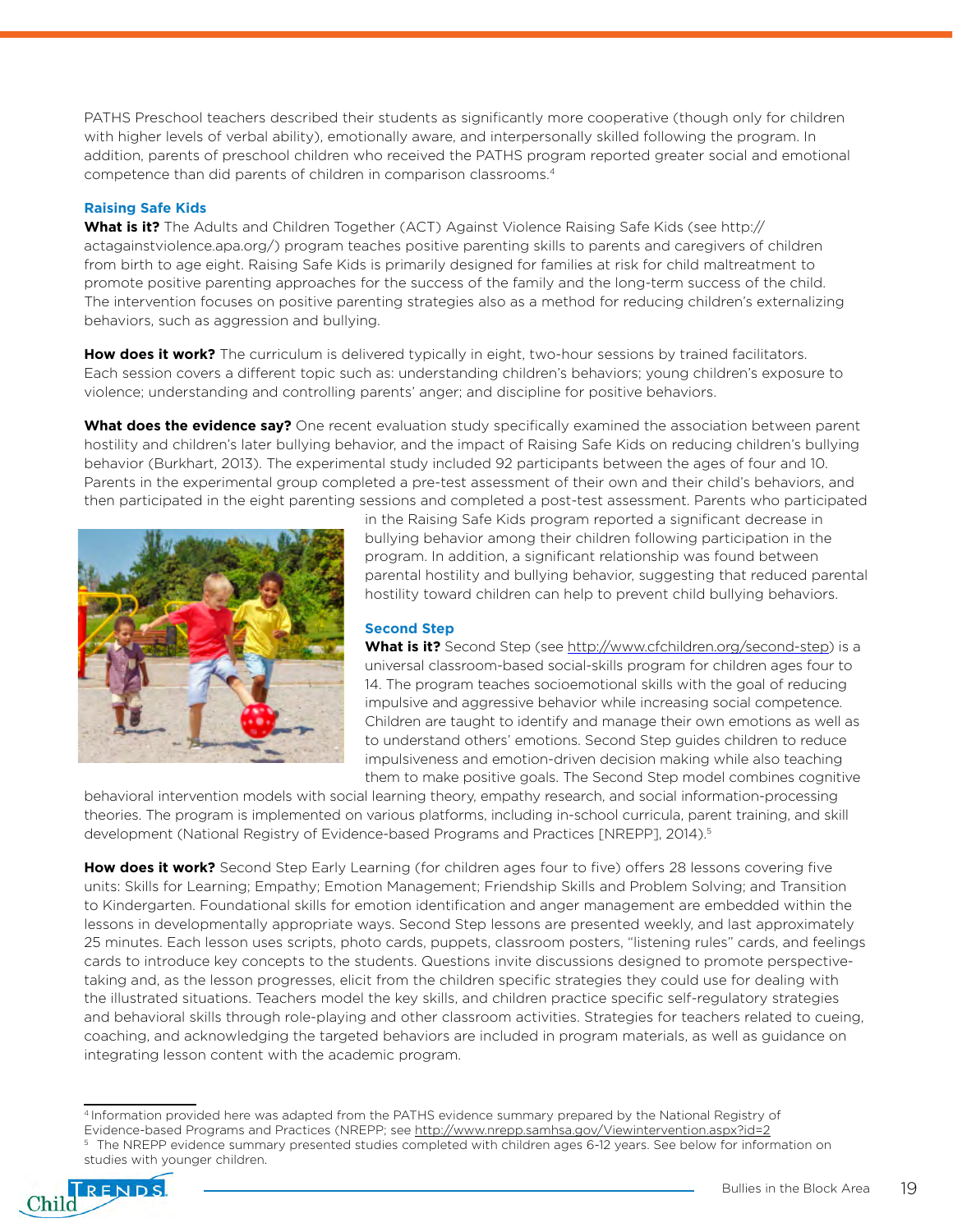**What does the evidence say?** Research with elementary school children participating in the Second Step program has demonstrated that, for children as young as kindergarten-age, rates of prosocial behavior improved, and instances of antisocial or aggressive behavior decreased (Frey, Nolen, Edstrom, & Hirschstein, 2005). In a preliminary study of the early learning curriculum (Upshur, Wenz-Gross, & Reed, 2013), researchers demonstrated impacts on classroom quality, however a number of factors (including small sample size) prevented the researchers from exploring changes to teacher-reported problem behaviors or social skills. Still, they concluded that the curriculum holds great promise, and went on to secure funds for a larger and more rigorous evaluation of the early learning Second Step curricula. A randomized control trial following children from preschool into kindergarten is currently being performed by the University of Massachusetts Medical School, led by Dr. Carole Upshur, under a grant from the U.S. Department of Education Institute for Education Sciences (for more information, see: [http://www.umassmed.edu/news/news-archives/2014/01/umms-researchers-examine-how](http://www.umassmed.edu/news/news-archives/2014/01/umms-researchers-examine-how-preschoolers-develop-social-emotional-skills/)[preschoolers-develop-social-emotional-skills/\)](http://www.umassmed.edu/news/news-archives/2014/01/umms-researchers-examine-how-preschoolers-develop-social-emotional-skills/).

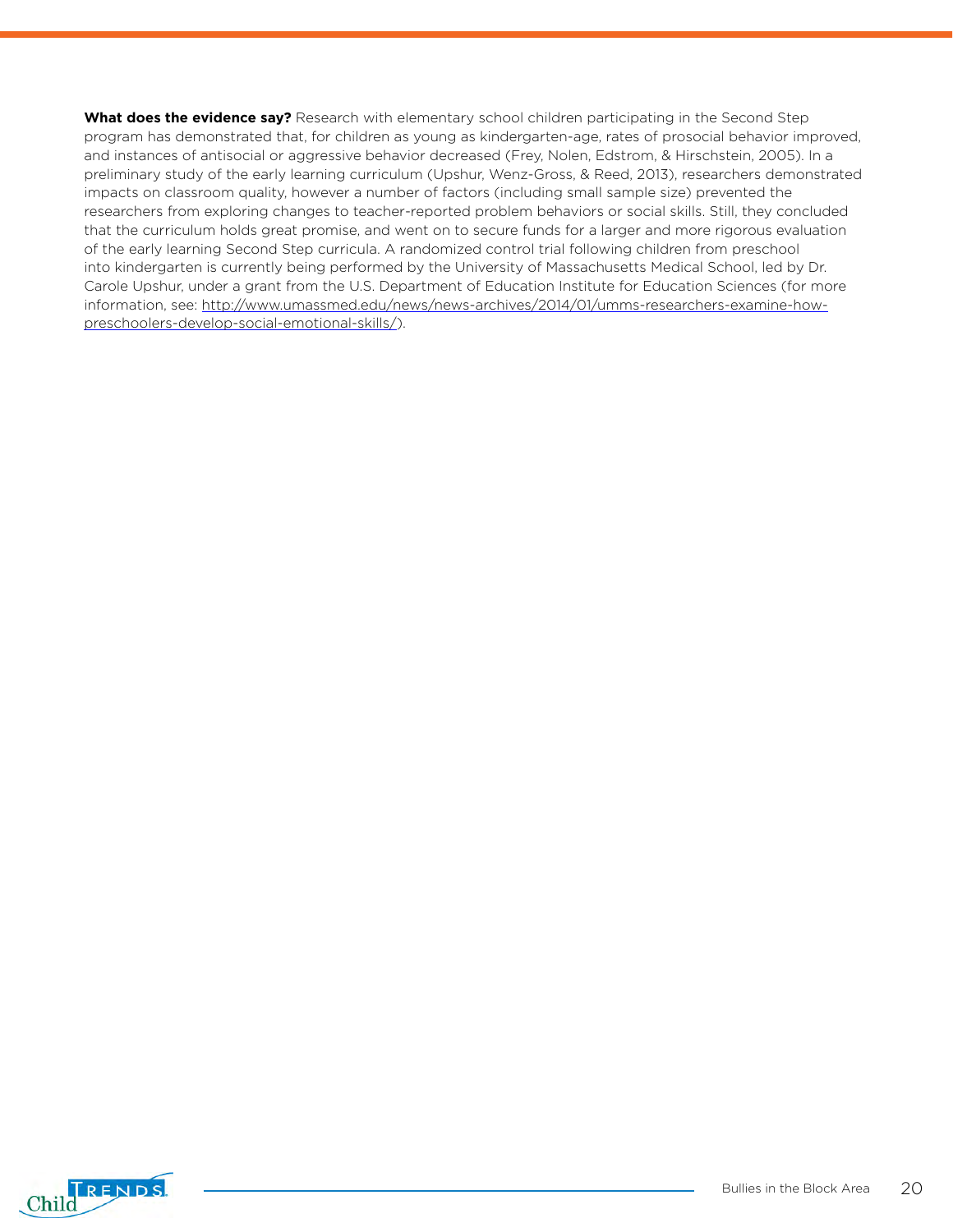### **Summary and next steps**

This paper provided an overview of risk factors in early childhood for later involvement in bullying, and summarized a variety of strategies, interventions, and guidance for parents, caregivers, teachers, and others for addressing and preventing aggressive behavior in young children. We first discussed important research on the stability of aggression over time, and the development of bullying behavior. While a theoretical model that articulates the developmental trajectory of a bully from early childhood into adolescence or adulthood does not exist, patterns of aggression that may lead to bullying are evident early in life. Next, our review of the literature on the early childhood correlates of bullying uncovered substantial support for the role of several major factors: (1) attachment, (2) parental behaviors and characteristics, and (3) child maltreatment. Taken together, research suggests that a child's relationship with his or her caretakers is absolutely critical to consider when exploring the roots of later involvement in bullying (in some cases, as either victim or bully). Based on the robust support of the research for an association between the relational dynamics of children and their caretakers and subsequent or later aggressive or bullying behavior, interventions with the early childhood population should include a keen focus on improving, strengthening, or maintaining these essential relationships.

Additionally, we explored the influence of (4) early care and education settings and (5) other environmental factors (in particular, media exposure and the precursor of bias) on bullying behavior. Research on the role of non-parental caregivers and settings on later bullying is limited, underscoring a substantial gap in the literature. Nevertheless, the role of peers, neighborhood characteristics, socioeconomic factors, media exposure, and bias have all been identified as correlated to bullying. So, these factors external to the child-parent relationship should not be ignored for this young population, even if some of these factors (such as peer relationships) may have greater relevance to school-aged children or adolescents.

There are a number of evidence-based approaches that have been found to be effective in addressing aggression in early childhood, as well as promising practices and strategies for teachers, parents, and other caregivers to promote prosocial, compassionate behavior in children. Ideas for classroom interventions and activities put forth by Paley (1993) and Sprung, Froschl, and Hinitz (2005) provide early childhood educators with strategies for age-appropriate activities designed to prevent exclusion and other "mean" behaviors. Online resources from organizations such as NAEYC help translate research into practice tips, and put forth innovative strategies for problem solving with children. Finally, resources in and about popular media (with the particular example of the work of Fred Rogers) can help parents and caregivers make healthy, prosocial choices about the use of media with their young children.

Our review of the research literature shows that effective, evidence-based early childhood interventions primarily used a curriculum-based approach with specific strands of content to support the classroom educator, the child, and the parents/caregivers in addressing aggressive behaviors. Key themes among these approaches included using a mix of educational materials with a tailored interactive approach, and using goal setting and action planning. However, our review also indicated that none of the evidenced-based programs identified in this review evaluated their effectiveness with very young children (ages birth to three), a clear gap of existing research.

In sum, though an explicit pathway identifying the root causes of bullying has not been established in the empirical literature, decades of research on aggression, attachment theory, and parent-child interactions provides a substantial research base upon which to build. This literature review may be most beneficial as a starting point for experts in the field to further explore and map the developmental trajectory of bullying, its root causes, and mitigating factors. Future research must continue to explore the slippery slope of the terminology used here, being careful not to conflate typical social, emotional, and behavioral norms with signs and behaviors that suggest a child may be at risk of later bullying behavior or victimization. We propose that the field focus efforts on analyzing the benefits promoting positive relationships and fostering desirable, pro-social behaviors and skills. Once a theoretical model is developed, effective and innovative new approaches to combat the growing prevalence of bullying can be designed and implemented.

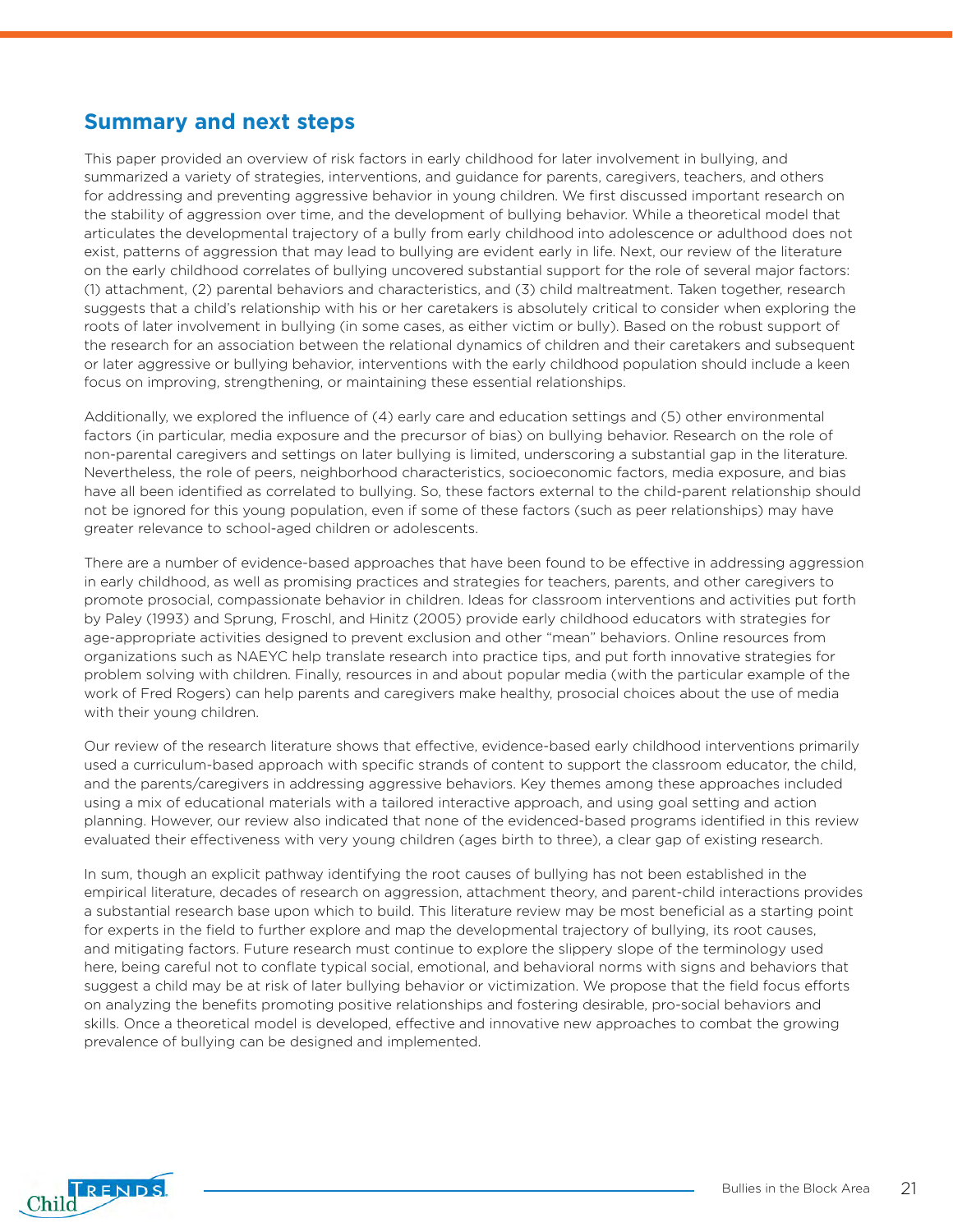# **Acknowledgments**

Child Trends would like to acknowledge the review and contribution of the expert reviewers who participated in a leadership roundtable on this topic on June 2, 2015, including Alice Cahn, CahnWorks Consulting; Suzanne Greenfield, Director of the D.C. Citywide Bullying Prevention Program, D.C. Office of Human Rights; Jacquelyn Gross, University of Maryland; Miriam Lund, Education Program Specialist, U.S. Department of Education; Rebecca Parlakian, Director of Parenting Resources at ZERO TO THREE; Cynthia Popovich, University of Pittsburgh; Annette Santella, Coordinator of Training, The Fred Rogers Company; Andrew Schneider-Muñoz, Ed.D., Associate Professor, University of Pittsburgh; Roberta Schomburg, Ph.D., Associate Dean and Professor, Carlow University; Ron Slaby, Ph.D., Senior Scientist, Center of Media and Child Health, Children's Hospital Boston/Harvard Medical School; Kyle Snow, Ph.D., Senior Scholar and Director of the Center for Applied Research, National Association for the Education of Young Children; Kim Storey, Ed.D., Educational Media Consultant and Bullying Prevention Expert; and Rosemarie Truglio, Ph.D, Vice President of Education and Research, Sesame Workshop.



**childtrends.org**

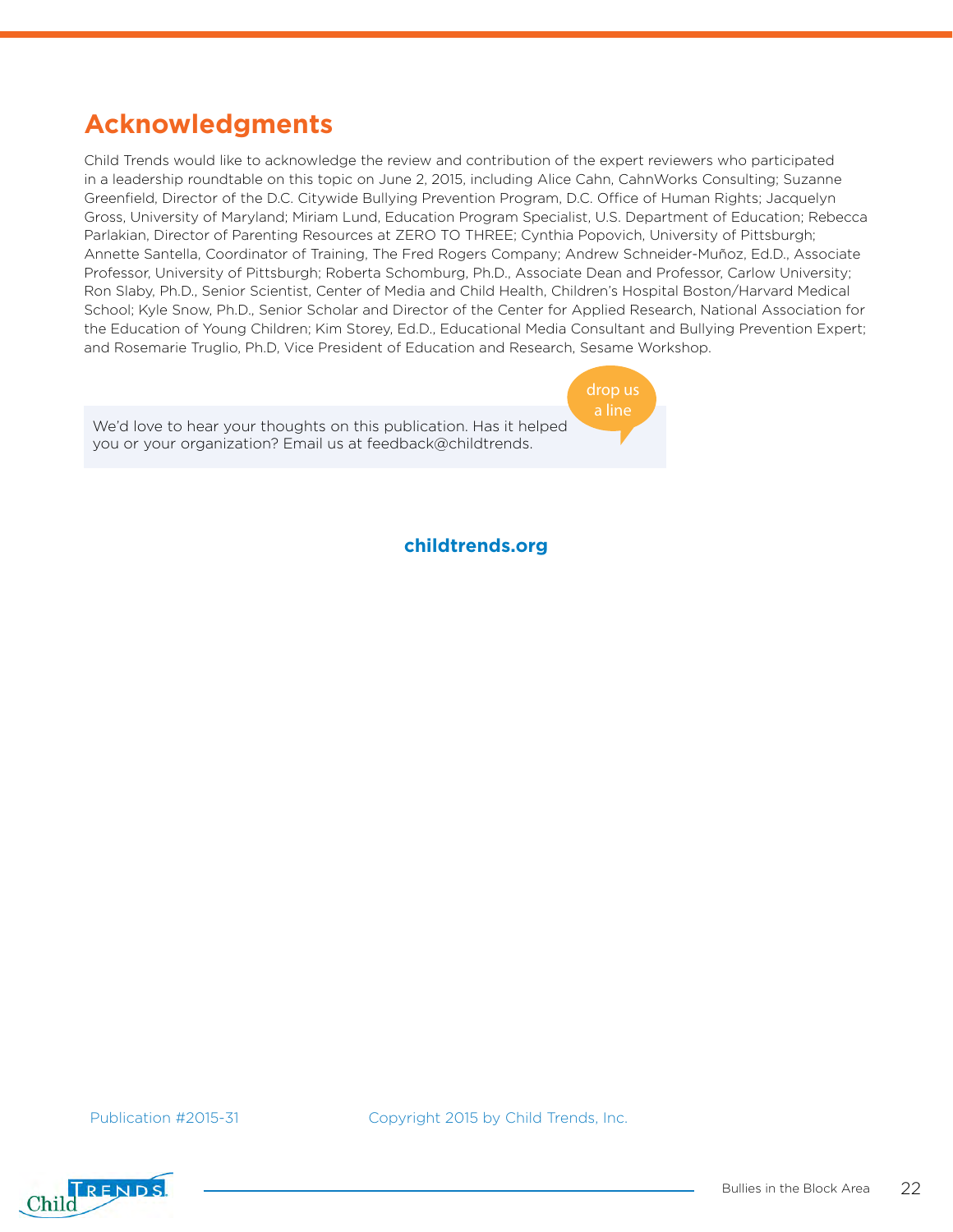## **References**

Aboud, F. E. (2003). The Formation of In-Group Favortism and Out-Group Prejudice in Young Children: Are They Distinct Attitudes? Developmental Psychology, 39(1), 48–60.

Ainsworth, M. (1979). Infant-mother attachment. American Psychologist, 34, 932-937.

Ainsworth, M.D.S. & Bell, S.M. (1970). Attachment, exploration, and separation: Illustrated by the behavior of oneyear-olds in a strange situation. Child Development, 41, 49-67.

Ainsworth, M. D. S., Blehar, M. C., Waters, E., & Wall, S. (1978). Patterns of attachment: A psychological study of the strange situation. Hillsdale, NJ: Erlbaum.

Alsaker, F. D., & Gutzwiller-Helfenfinger, E. (2010). Social Behavior and Peer Relationships of Victims, Bully-Victims, and Bullies in Kindergarten. In Handbook of Bullying in Schools: an International Perspective (pp. 87–99). New York: Taylor & Francis.

Anderson, D.R.; Huston, A.C.; Schmitt, K.L.; Linebarger, D.L.; & Wright, J.C. (2001). VI. Aggression. Monographs of the Society for Research in Child Development. 66(1), 79-89.

Bowes, L., Aresenault, L., Maughan, B., Taylor, A., Caspi, A., & Moffit, T. (2009). School, neighborhood, and family factors are associated with children's bullying involvement: A nationally representative longitudinal study. Journal of the American Academy of Child and Adolescent Psychiatry, 48(5), 545-553.

Bowlby, J. (1988). A secure base: Parent-child attachment and healthy human development. New York: Basic Books.

Bowlby, J. (1969). Attachment and loss: Vol. 1. London: The Hogarth Press and the Institute of Psycho-Analysis.

Beauchaine, T. P., Webster-Stratton, C., & Reid, M. J. (2005). Mediators, moderators, and predictors of 1-year outcomes among children treated for early-onset conduct problems: a latent growth curve analysis. Journal of consulting and clinical psychology, 73(3), 371.

Belsky, J., Vandell, D. L., Burchinal, M., Clarke-Stewart, K. A., McCartney, K., & Owen, M. T. (2007). Are There Long-Term Effects of Early Child Care?. Child development, 78(2), 681-701.

Bonanno, R., & Hymel, S. (2010). Beyond hurt feelings. Investigating why some victims of Bullying are at greater risk for suicidal ideation. Merrill-Palmer Quarterly, 56(3), 420-440.

Broidy, L. M., Nagin, D.S., Tremblay, R.E., Bates, J. E., Brame, B., Dodge, K. A., Ferguson, D., Horwood, J. L., et al. (2003). Developmental trajectories of childhood disruptive behaviors and adolescent delinquency: a six-site, cross-national study. Developmental Psychology, 39, 222–245

Burkhart, K. (2013). Pilot Evaluation of the ACT Raising Safe Kids Program on Children's Bullying Behavior. Journal of Child & Family Studies, 22(7), 942-951.

Campbell, F. A., & Ramey, C. T. (1995). Cognitive and school outcomes for high-risk African-American students at middle adolescence: Positive effects of early intervention. American educational research journal, 32(4), 743-772.

Campbell, S. B., Spieker, S., Burchinal, M., Poe, M. D. and The NICHD Early Child Care Research Network (2006). Trajectories of aggression from toddlerhood to age 9 predict academic and social functioning through age 12. Journal of Child Psychology and Psychiatry, 47, 791–800.

Castelli, L., Zogmaister, C., & Tomelleri, S. (2009). The Transmission of Racial Attitudes Within the Family. Developmental Psychology, 45(2), 586–591.

Child Welfare Information Gateway (2009). Understanding the effects of maltreatment on brain development. Washington, DC: U.S. Department of Health and Humans Services, Children's Bureau.

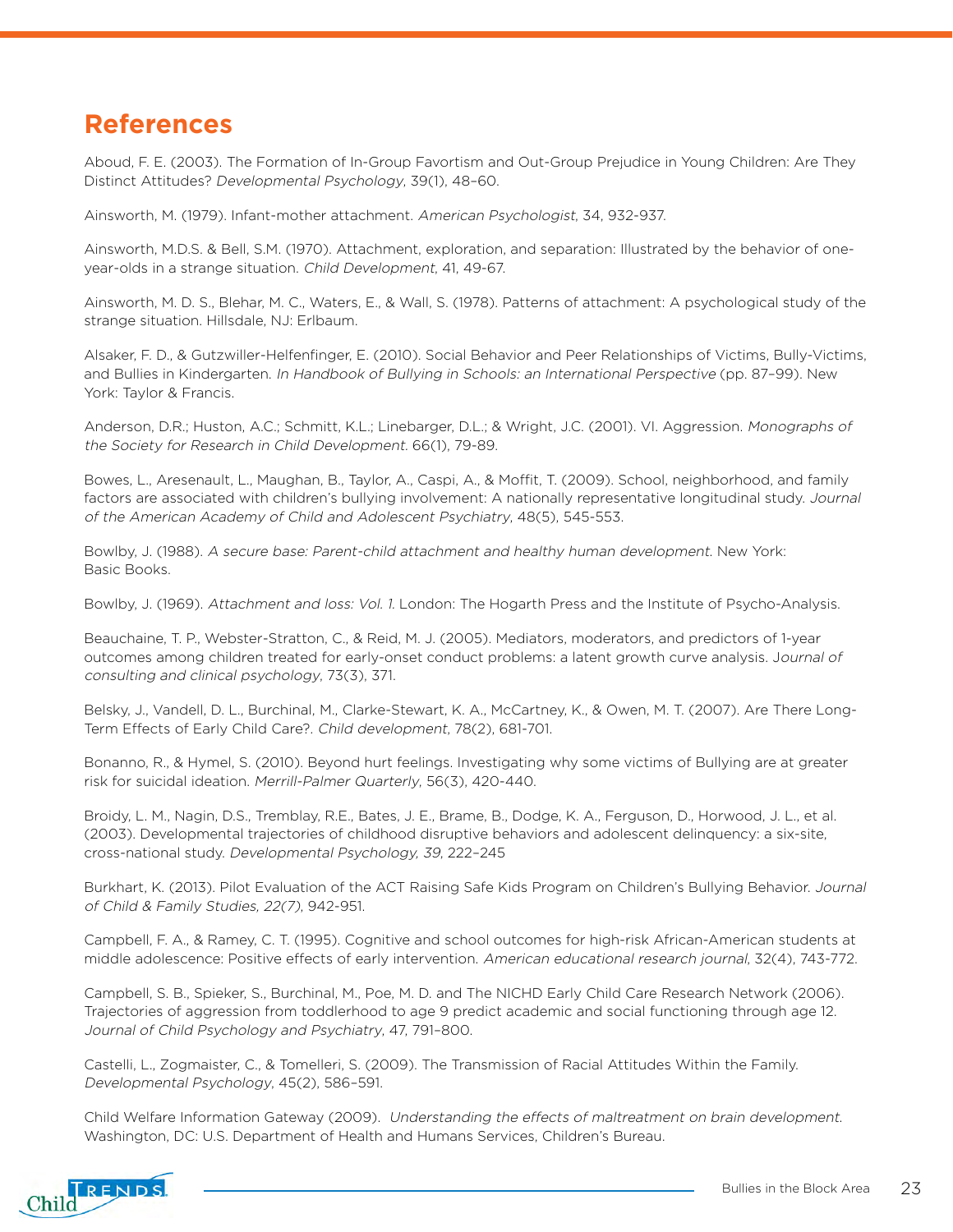Child Trends Data Bank (2013). Family Structure. Indicators on Children and Youth. Updated: March 2013. Bethesda, MD: Child Trends.

Claessens, A., & Chen, J. H. (2013). Multiple child care arrangements and child well being: Early care experiences in Australia. Early Childhood Research Quarterly, 28(1), 49-61.

Coates,B., Pusser, H.E., & Goodman, I. (1976). The Influence of "Sesame Street" and "Mister Rogers' Neighborhood" on Children's Social Behavior in the Preschool. Child Development, 47(1), 138-144.

Coie, J.D. (1996). Prevention of violence and antisocial behavior. In R. D. Peters & R.J. McMahon (Eds.), Preventing childhood disorders, substance abuse, and delinquency (pp. 1-18). Thousand Oaks, CA: Sage.

Copeland, W. E., Wolke, D., Angold, A., Costello, E. J. (2013). Adult psychiatric outcomes of bullying and being bullied by peers in childhood and adolescence. JAMA Psychiatry, 70(4), 419-426.

Cox, M.J. & Harter, K.S.M. (2003). Parent-Child Relationship. In Borstein, M. et al. (Eds.), Well-Being: Positive Development Across the Life Course (pp. 191-204). Mahwah, N.J.: Lawrence Erlbaum Associates, Inc.

Crick, N.R., Casas, J.F., & Ku, H. (1999). Relational and physical forms of peer victimization in pre-school. Developmental Psychology, 35, 376–385.

Curtner-Smith, M.E. (2000). Mechanisms by which family processes contribute to school-age boy's bullying. Child Study Journal, 30(3), 169-186.

Curtner-Smith, M.E., Culp, A.M., Culp, R., Scheib, C., Owen, K., Tilley, A., Murphy, M., Parkman, L., & Coleman, P.W. (2006). Mother's parenting and young economically disadvantaged children's relational and overt bullying. Journal of Child & Family Studies, 15(2), 177-189.

Del Vecchio, T. & O-Leary, S.G. (2006). Antecedents of toddler aggression: Dysfunctional parenting in mothertoddler dyads. Journal of Clinical Child and Adolescent Psychology, 35(2), 194-202.

DeVooght, K., McCoy-Roth, M., & Freundlich, M. (2011). Young and vulnerable: Children five and under experience high maltreatment rates. Early Childhood Highlights, 2(2), Washington, DC: Child Trends.

Domitrovich, C. E., Cortes, R. C., & Greenberg, M. T. (2007). Improving young children's social and emotional competence: A randomized trial of the preschool 'PATHS' curriculum. Journal of Primary Prevention 28(2).

Dussich, J.P.J. & Maekoya, C. (2007). Physical child harm and bullying-related behaviors: A comparative study in Japan, South Africa, and the United States. International Journal of Offender Therapy and Comparative Criminology, 51, 495-509.

Dykas, M.J. & Cassidy, J. (2011). Attachment and the processing of social information across the life span: Theory and evidence. Psychological Bulletin, 137, 19-46.

Eisenberger, N., Lieberman, M., and Williams, K. (2003). Does rejection hurt? An fMRI study of social exclusion. Science, 302, 290-292.

Eliot, M. & Cornell, D.G. (2009). Bullying in middle school as a function of insecure attachment and aggressive attitudes. School Psychology International, 30(2), 201-214.

Espelage, D.L., Bosworth, K., & Simon, T.R. (2000). Examining the social context of bullying behaviors in early adolescence. Journal of Counseling & Development, 78, 326-333.

Fagot, B.I. & Kavanagh, K. (1990). The prediction of antisocial behavior from avoidant attachment classifications. Child Development, 61, 864-873.

Fraser, M., Lee, J., Kupper, L., & Day, S. (2010). A controlled trial of making choices: Six month follow-up. Research on Social Work Practice, 21(2), 165-176.

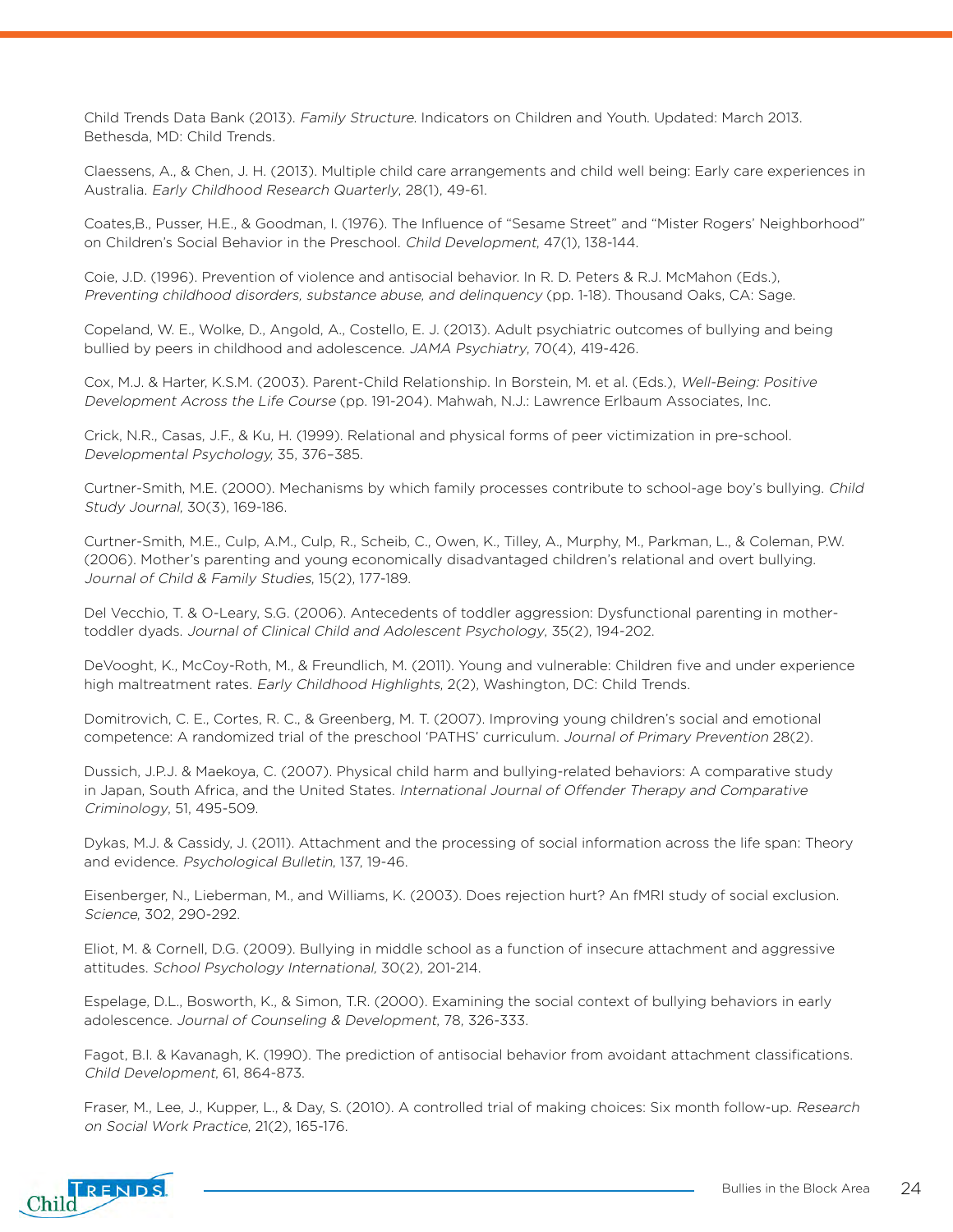Frey, K. S., Nolen, S. B., Edstrom, L. V., & Hirschstein, M. K. (2005). Effects of a school-based social-emotional competence program: Linking children's goals, attributions, and behavior. Journal of Applied Developmental Psychology, 26(2), 171–200.

Friedrich, L. K., & Stein, A. H. (1973). Aggressive and prosocial television programs and the natural behavior or preschool children. Monographs of the Society for Research in Child Development, 38 (151), 1-63.

Gartrell, D. (2005). Guidance Matters. YC Young Children,84-85.

Gartrell, D. & Gartrell, J.J. (2008). Guidance Matters: Understand Bullying. Young Children, 63(3), 54-57. Available at: ; [https://www.naeyc.org/files/yc/file/200805/BTJ\\_Guidance\\_Bullying.pdf](https://www.naeyc.org/files/yc/file/200805/BTJ_Guidance_Bullying.pdf)

Gladden, R.M., Vivolo-Kantor,A.M., Hamburger, M.E., Lumpkin, C.D. Bullying Surveillance Among Youths: Uniform Definitions for Public Health and Recommended Data Elements, Version 1.0. Atlanta, GA; National Center for Injury Prevention and Control, Centers for Disease Control and Prevention and U.S. Department of Education; 2013.

Halle, T. (2002). Emotional development and well-being. In M. Bornstein, L. Davidson, C. Keyes, and K. Moore (Eds), Well-being: Positive development across the lifespan (pp.125-138). Hillsdale, NJ: Lawrence Erlbaum.

Hamre, B. K., & Pianta, R. C. (2001). Early teacher–child relationships and the trajectory of children's school outcomes through eighth grade. Child development, 72(2), 625-638.

Harrist, A. W. & Bradley, K.D. (2003). "You can't say you can't play": intervening in the process of social exclusion in the kindergarten classroom. Early Childhood Research Quarterly, 18(2), 185-205.

Herrenkohl, T.I., Seunghye, H., Klika, J.B, Herrenkohl, R.C., & Russo, M.J. (2013). Developmental impacts of child abuse and neglect related to adult mental health, substance use, and physical health. Journal of Family Violence, 28(2), 191-199.

Hong, J.S., Espelage, D.L., Grogan-Kaylor, A., & Allen-Meares, P. (2011). Identifying potential mediators and moderators of the association between child maltreatment and bullying perpetration and victimization in school. Educational Psychology Review, 24(2), 167-186.

Intervention Summary - Second Step. (2014, January 28). Retrieved May 8, 2015, from [http://www.nrepp.samhsa.](http://www.nrepp.samhsa.gov/Viewintervention.aspx?id=66) [gov/Viewintervention.aspx?id=66](http://www.nrepp.samhsa.gov/Viewintervention.aspx?id=66)

Ireland, J.L. & Power, C.L (2004). Attachment, emotional loneliness, and bullying behavior: A study of adult and young offenders. Aggressive Behavior, 30, 298-312.

Joyce, A. (2014). Are you raising nice kids? A Harvard psychologist gives 5 ways to raise them to be kind. Washington Post, July 18,2014. Available at: [http://www.washingtonpost.com/news/parenting/wp/2014/07/18/are](http://www.washingtonpost.com/news/parenting/wp/2014/07/18/are-you-raising-nice-kids-a-harvard-psych)[you-raising-nice-kids-a-harvard-psychologist-gives-5-ways-to-raise-them-to-be-kind/](http://www.washingtonpost.com/news/parenting/wp/2014/07/18/are-you-raising-nice-kids-a-harvard-psych)

Kirkorian, H.L., Wartella, E.A., &. Anderson, D.R. (2008). Media and Young Children's Learning, Future of Children. 18 (1), 39-61.

Klomek, A., Sourander, A., & Gould, M. (2010). The association of suicide and bullying in childhood to young adulthood: A review of cross-sectional and longitudinal research findings. Canadian Journal of Psychiatry, 55(5), 282-288.

Koiv, K. (2012). Attachment styles among bullies, victims and uninvolved adolescents. Psychology Research, 2(3), 160-165.

Kowalski, K. (1998). The Impact of Vicarious Exposure to Diversity on Preschooler's Emerging Ethnic/Racial Attitudes. Early Child Development and Care, 146, 41–51.

Lamb, J., Pepler, D. J., & Craig, W. (2009). Approach to bullying and victimization. Canadian Family Physician, 55(4), 356-360.

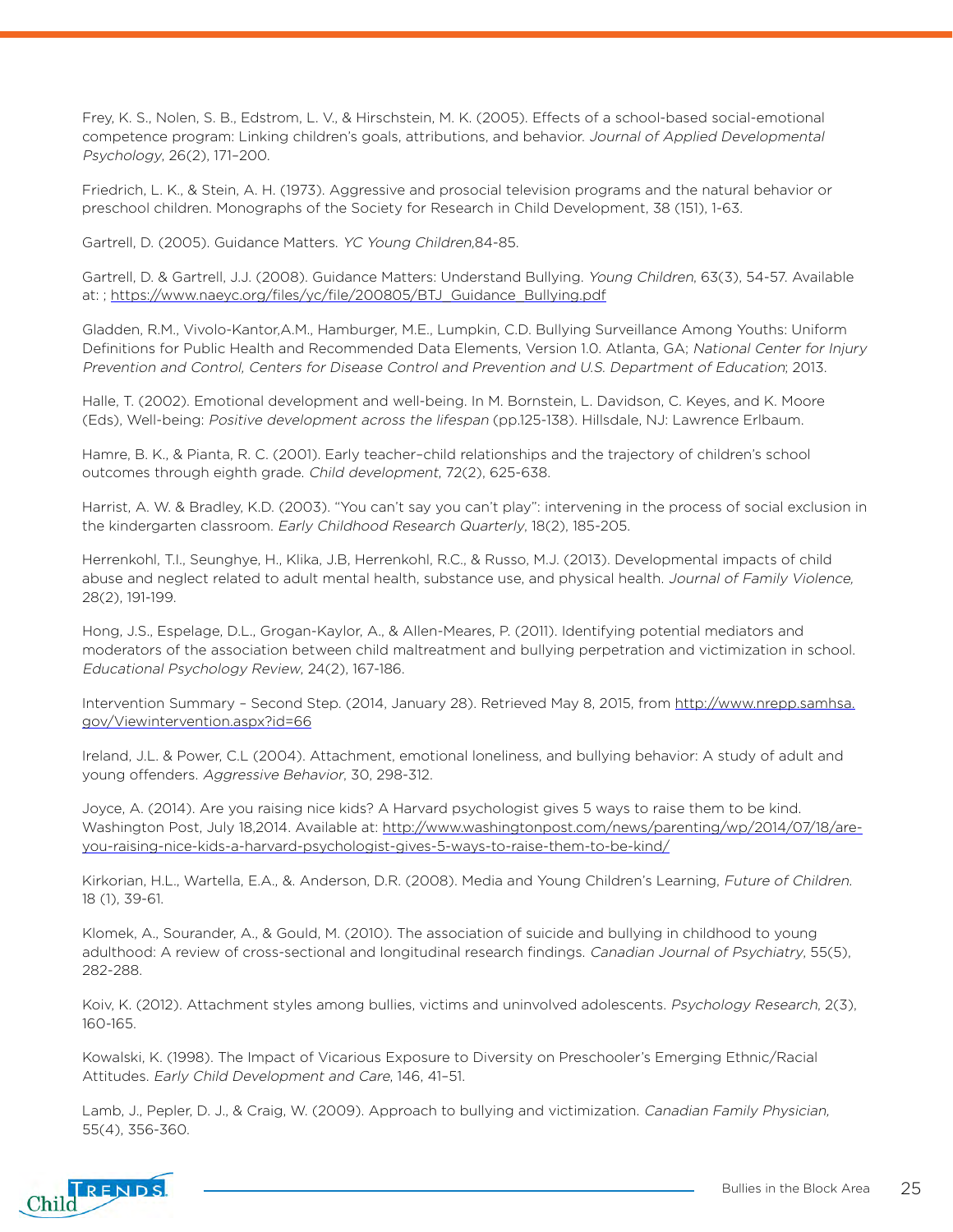Langford, J. (2009). The role of family support in an integrated early childhood system: Helping families get what they need to support their children's development. Washington, DC: Center for the Study of Social Policy.

Laughlin, L. (2013). Who's minding the kids? Child care arrangements: Spring 2011. Current Population Reports, 70-135. U.S. Census Bureau, Washington, D.C.

Levin, D.E. (2013). Beyond Remote-Controlled Childhood: Teaching Young Children in the Media Age. National Association for the Education of Young Children. Washington, D.C.

Levine, E., & Tamburrino, M. (2013). Bullying Among Young Children: Strategies for Prevention. Early Childhood Education Journal. 42(4), 271-278.

Levy, T., & Orlans, M. (2000). Attachment disorder as an antecedent to violence and antisocial patterns in children. In T.M. Levy (Ed.), Handbook of attachment interventions (pp. 1-26). San Diego, CA: Academic Press.

Linting, M., & Van IJzendoorn, M. H. (2009). Dissipating or Diffusing Aggression after Non-maternal Childcare? Commentary on a Novel Hypothesis. Social Development, 18(1), 239-246.

Loeber, R., & Farrington, D.P. (1998). Never too early, never too late: Risk factors and successful interventions for serious and violent juvenile offenders. Studies on Crime and Crime Prevention, 7(1), 7-30.

Love, J.M., Kisker, E.E., Ross, C.M., Schochet, P.Z., Brooks-Gunn, J., Paulsell, D….Brady-Smith, C. (2002). Making a difference in the lives of infants and toddlers in their families: The impacts of Early Head Start, Executive Summary, Washington, DC: U.S. Department of Health and Human Services Administration for Children and Families Office of Planning, Research, and Evaluation.

Lynch, K. B., Geller, S. R., & Schmidt, M. G. (2004). Multi-year evaluation of the effectiveness of a resilience-based prevention program for young children. Journal of Primary Prevention, 24(3), 335-353.

Main, M., & Solomon, J. (1990). Procedures for identifying infants as disorganized/disoriented during the Ainsworth Strange Situation. In M.T. Greenberg, D. Cicchetti, & E.M. Cummings (Eds), Attachment in the Preschool Years (pp. 121-160). Chicago, University of Chicago Press.

Mares, M. & Woodard, E. (2005). Positive Effects of Television on Children's Social Interactions: A Meta-Analysis. Media Psychology, 7(3), 301-322, DOI: 10.1207/S1532785XMEP0703\_4

Marini, Z.A., Dane, A.V., Bosacki, S.L., and YLC-CURA (2006). Direct and indirect bully-victims: Differential psychosocial risk factors associated with adolescents involved in bullying and victimization. Aggressive Behavior, 32, 551-569.

Mohapatra, S., Irving, H., Paglia-Boak, A., Wekerle, C., Adlaf, E., & Rehm, J. (2010). History of family involvement with child protective services as a risk factor for bullying in Ontario schools. Child & Adolescent Mental Health, 15(3), 157-163.

Monks, C., Smith, P., & Swettenham, J. (2003). Aggressors, victims, and defenders in preschool: Peer, self-, and teacher reports. Merrill-Palmer Quarterly, 49, 453–469.

Monks, C.P., Smith, P.K., & Swettenham, J. (2005). Psychological correlates of peer victimization in preschool: Social cognitive skills, executive function and attachment profiles. Aggressive Behavior, 31, 571-588.

Nagin, D., Tremblay, R.E. (1999). Trajectories of boys' physical aggression, opposition, and hyperactivity on the path to physically violent and nonviolent juvenile delinquency. Child Development, 70, 1181–1196.

National Association for the Education of Young Children (NAEYC) & Fred Rogers Center for Early Learning and Children's Media.. (2012). Technology and Interactive Media as Tools in Early Childhood Programs Serving Children from Birth through Age 8. NAEYC, Washington, D.C. Available at [http://www.naeyc.org/files/naeyc/file/positions/](http://www.naeyc.org/files/naeyc/file/positions/PS_technology_WEB2.pdf) [PS\\_technology\\_WEB2.pdf](http://www.naeyc.org/files/naeyc/file/positions/PS_technology_WEB2.pdf)

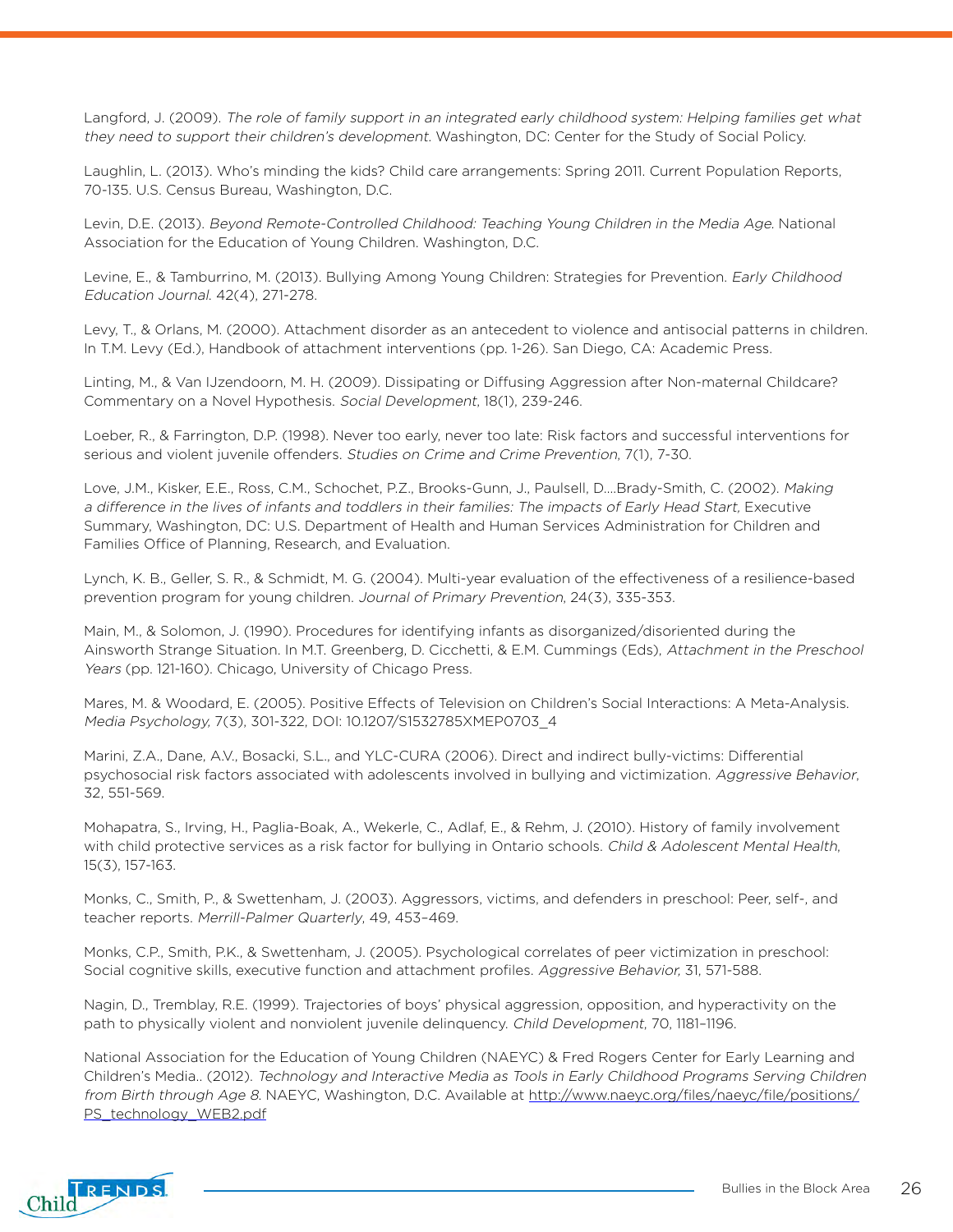National Household Education Surveys Program [NHES]. (2007). America's Children: Key Indicators of Well-Being, Table FAM3.B: Child Care: Percentage of Children Ages 0–6, Not Yet in Kindergarten by Type of Care Arrangement and Child and Family Characteristics 1995, 2001,2005, and 2007. Available at: [http://www.childstats.](http://www.childstats.gov/americaschildren/tables.asp) [gov/americaschildren/tables.asp](http://www.childstats.gov/americaschildren/tables.asp)

Olweus D. (2001). Peer Harassment: A critical analysis and some important issues. In: Juvonen J, Graham S, eds. Peer harassment in school: The plight of the vulnerable and victimized. New York: Guilford Press. p 3–20.

Olweus, D. (1996). Bullying at school. Knowledge base and an effective intervention program. Understanding an Aggressive Behavior in Children, Annals of the New York Academy of Sciences, 794, 265–276

Ostrov, J.M., Gentile, D.A., & Crick, N.R. (2006). Media exposure, aggression and prosocial behavior during early childhood: A longitudinal study. Social Development, 15(4), 612-627.

Paley, V. G. (1993). You Can't Say You Can't Play. Cambridge, MA: Harvard University Press.

Perren, S., & Alsaker, F. D. (2006). Social behavior and peer relationships of victims, bully–victims and bullies in kindergarten. The Journal of Child Psychology and Psychiatry and Allied Disciplines, 47(1), 165–176.

Pianta, R.C., Barnett, W.S., Burchinal, M., and Thornburg, K.R. (2009). The Effects of Preschool Education: What We Know, How Public Policy Is or Is Not Aligned With the Evidence Base, and What We Need to Know. Psychological Science in the Public Interest. 10(2), 49–88.

Poteat, V. P., & DiGiovanni, C. D. (2010). When Biased Language Use is Associated With Bullying and Dominance Behavior: The Moderating Effect of Prejudice. Journal of Youth Adolescence, 39, 1123–1133.

Raabe, T., & Beelmann, A. (2011). Development of Ethnic, Racial, and National Prejudice in Childhood and Adolescence: A Multinational Meta-Analysis of Age Differences. Child Development, 82(6), 1715–1737.

Reid, J., Webster-Stratton, C., and Mary Hammond, M. (2003). Follow-Up of Children Who Received The Incredible Years Intervention for Oppositional Defiant Disorder: Maintenance and Prediction of 2-Year Outcome. Behavior Therapy, 34,471-491.

Reynolds, A. J. (1999). Schooling and high-risk populations: The Chicago longitudinal study. Journal of School Psychology, 37, 345-354.

Russell, S. T., Sinclair, K. O., Poteat, V. P., & Koenic, B. W. (2012). Adolescent Health and Harassment Based on Discriminatory Bias. American Journal of Public Health, 102(3), 493–495.

Scherr, T.G., & Larson, J. (2010). Bullying Dynamics Associated with Race, Ethnicity, and Immigration Status. In Handbook of Bullying in Schools: an International Perspective (pp. 223–234). New York: Taylor & Francis.

Schwartz, D., Dodge, K.A., Pettit, G.S., & Bates, J.E. (1997). The early socialization of aggressive victims of bullying. Child Development, 68(4), 665-675.

Schweinhart, L. J., Montie, J., Xiang, Z., Barnett, W. S., Belfield, C. R., & Nores, M. (2005). Lifetime Effects: The High/Scope Perry Preschool Study Through Age 40. Ypsilanti, MI: High/Scope Press

Shetgiri, R., Lin, H., & Flores, G. (2012). Trends in risk and protective factors or child bullying perpetration in the United States. Child Psychiatry and Human Development, 44, 89-104.

Shields, A. & Cichetti, D. (2001). Parental maltreatment and emotion dysregulation as risk factors for bullying and victimization in middle childhood. Journal of Clinical Child Psychology, 30(3), 349-363.

Shonkoff, J.P. & Phillips, D.A. (2000). From neurons to neighborhoods: The science of early childhood development. Washington, DC: National Academy Press Committee on Integrating the Science of Early Childhood Development.

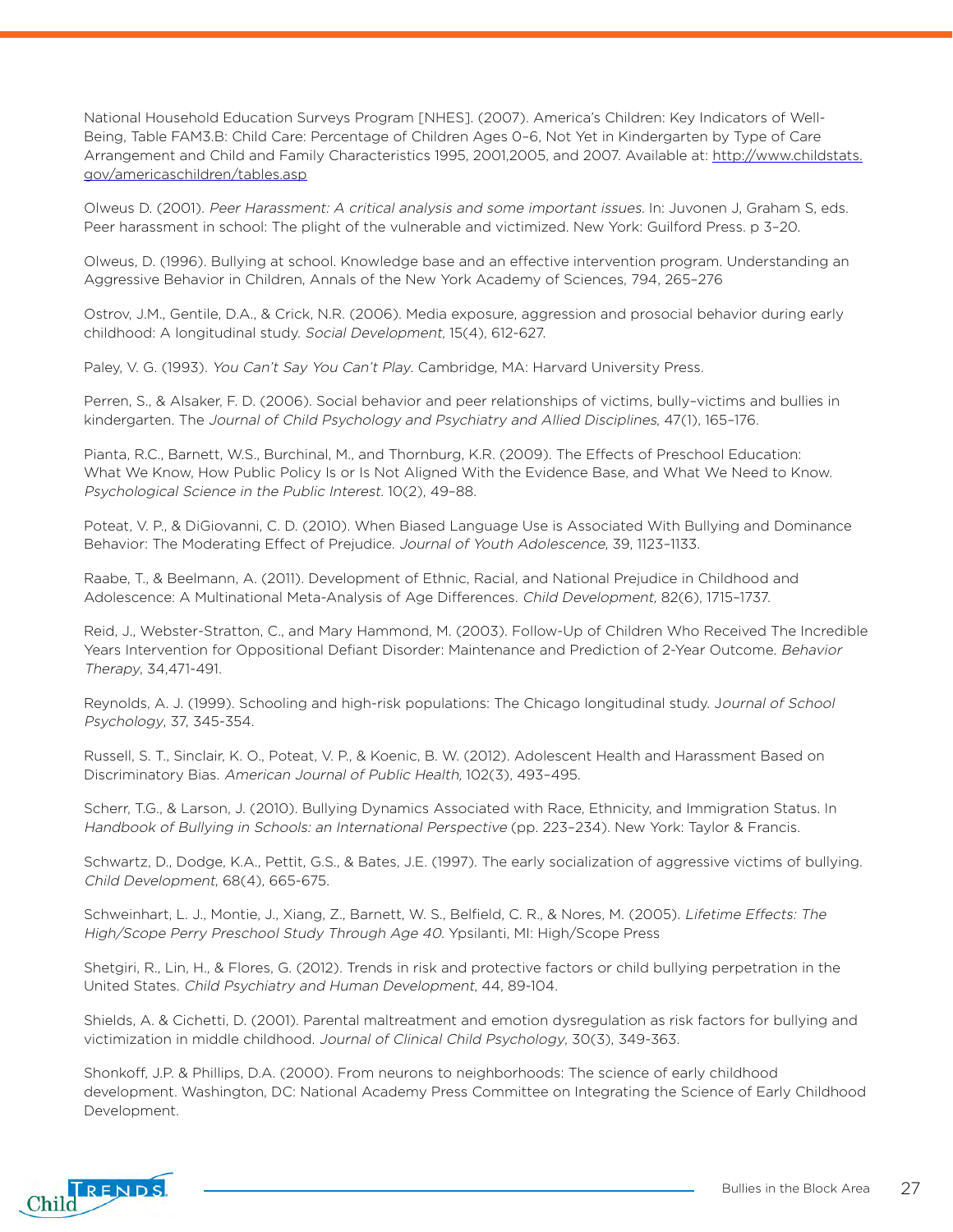Sinclair, S., Dunn, E., & Lowery, B. S. (2005). The relationship between parental racial attitudes and children's implicit prejudice. Journal of Experimental Psychology, 41, 283–289.

Sourander, A., Ronning, J., Brunstein-Klomek, A., Gyllenberg, D., Kumpulainen, K., Niemela, S., . . ., Almqvist, F. (2009). Childhood bullying behavior and later psychiatric hospital and psychopharmacologic treatment: Findings from the Finnish 1981 birth cohort study. Archives of General Psychiatry, 66(9), 1005–1012.

Spieker, S. J., Campbell, S. B., Vandergrift, N., Pierce, K. M., Cauffman, E., Susman, E. J., & Roisman, G. I. (2012). Relational aggression in middle childhood: Predictors and adolescent outcomes. Social Development, 21(2), 354- 375.

Sprung, B., Froschl, M., & Hinitz, B. (2005). The Anti-Bullying and Teasing Book for Preschool Classrooms. Gryphon House.

Stopbullying.gov Bullying Prevention Training Center. (n.d.) User Guide: Roles of Early Education and Child Care Providers in Bullying Prevention. Retrieved from [http://www.stopbullying.gov/prevention/training-center/hrsa\\_](http://www.stopbullying.gov/prevention/training-center/hrsa_guide_early-education-child-care-provide) [guide\\_early-education-child-care-providers\\_508v2.pdf](http://www.stopbullying.gov/prevention/training-center/hrsa_guide_early-education-child-care-provide)

Storey, K., & Slaby, R. (2013). Eyes on Bullying in Early Childhood. Education Development Center, Inc. Retrieved from: <http://www.eyesonbullying.org/pdfs/eob-early-childhood-508.pdf>

Sullivan, K. (2000). The anti-bullying handbook. New York: Oxford University Press.

Theimer, C. E., Killen, M., & Stangor, C. (2001). Young Children's Evaluations of Exclusion in Gender-Stereotypic Peer Contexts. Developmental Psychology, 37(1), 18–27.

Teisl, M. & Cicchetti, D. (2008). Physical abuse, cognitive and emotional processes, and aggressive/disruptive behavior problems. Social Development, 17(1), 1-23.

Tremblay, R, Nagin, D., Seguin, J., Zoccolillo, M., Zelazo, P., Boivin, M., Perusse, D., Japel, C. (2010). Physical aggression during early childhood. Pediatrics, 114(1), 43-50.

Troy, M. & Stroufe, L.A. (1987). Victimization among preschoolers: Role of attachment relationship history. Journal of American Academy of Child & Adolescent Psychiatry, 261, 66-172.

Upshur, C., Wenz-Gross, M., & Reed, G. (2013) A Pilot Study of a Primary Prevention Curriculum to Address Preschool Behavior Problems. Journal of Primary Prevention. 34(5), 309–327.

U.S. Department of Health and Human Services, Administration for Children and Families, Administration on Children, Youth and Families, Children's Bureau. (2013). Child maltreatment 2012. Available from [http://www.acf.](http://www.acf.hhs.gov/programs/cb/research-data-technology/statistics-research/child-maltreatment) [hhs.gov/programs/cb/research-data-technology/statistics-research/child-maltreatment](http://www.acf.hhs.gov/programs/cb/research-data-technology/statistics-research/child-maltreatment).

Vaillancourt, T., Miller, J.L., Fagbemi, J., Côté, S., & Tremblay, R.E. (2007). Trajectories and predictors of indirect aggression: Results from a Nationally Representative Longitudinal Study of Canadian Children Aged 2 -10. Aggressive Behavior, 33, 314-326.

Vandell, D. L., Belsky, J., Burchinal, M., Steinberg, L., & Vandergrift, N. (2010). Do effects of early child care extend to age 15 years? Results from the NICHD study of early child care and youth development. Child development, 81(3), 737-756.

Vandenberg, B. & Marsh, U. (2009). Aggression in youths: child abuse, gender, and SES. North American Journal of Psychology, 11(3), 437-441.

VanderVen, K. (2013). Developmental Intervention into Mean and Bullying Behavior [PowerPoint slides]. Retrieved from author via personal communication.

VanderVen, K. (2011). From the bully pulpit: A Child and Youth Work approach to bullying. Relational Child & Youth Care Practice, 24(1/2), 86-95.

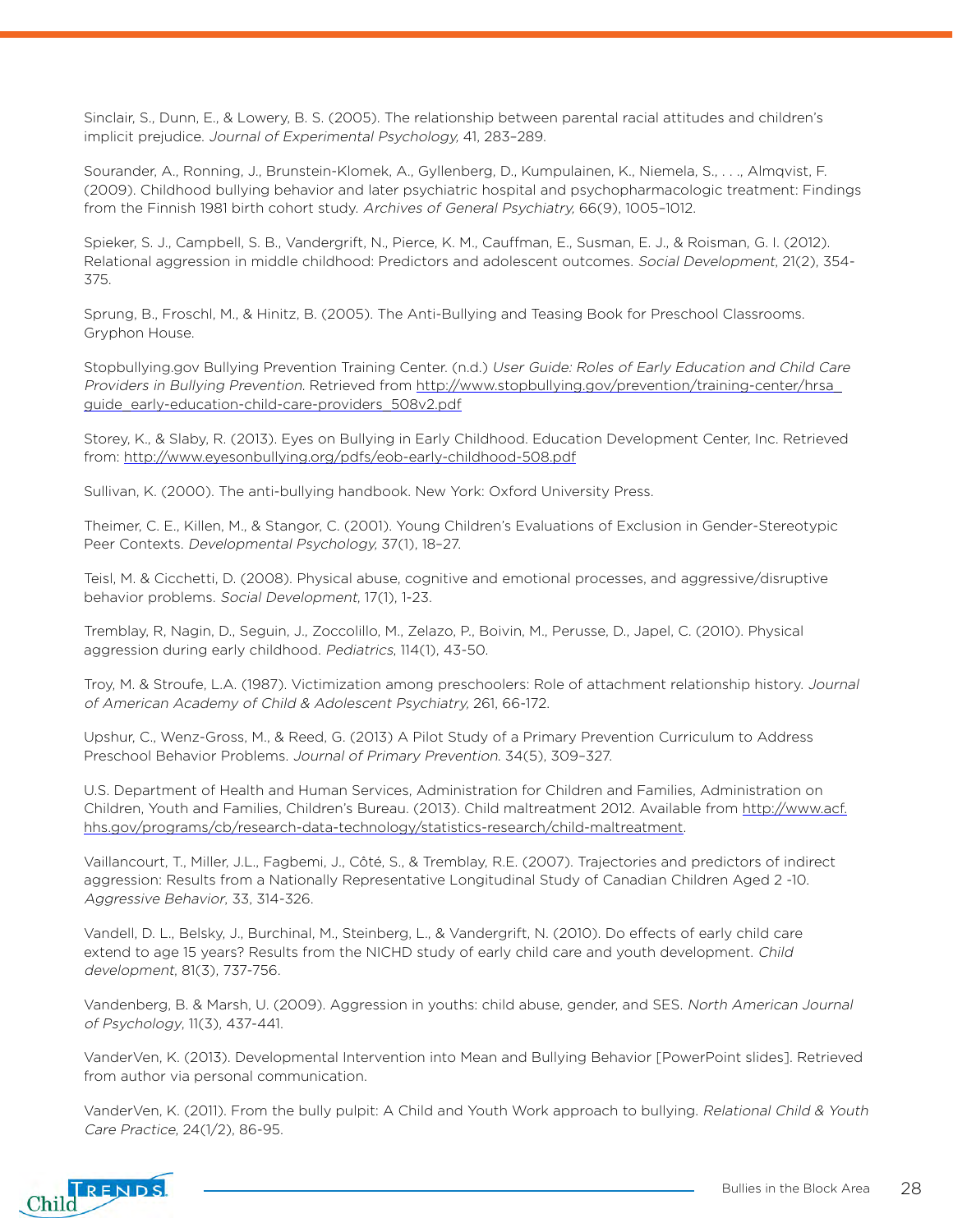Vlachou, M., Andreou, E., Botsoglou, K., & Didaskalou, E. (2011). Bully/Victim Problems Among Preschool Children: a Review of Current Research Evidence. [Educational Psychology Review](http://link.springer.com/journal/10648). 23(3), 329-358.

Votruba-Drzal, E., Coley, R. L., Maldonado-Carreño, C., Li-Grining, C. P., & Chase-Lansdale, P. L. (2010). Child care and the development of behavior problems among economically disadvantaged children in middle childhood. Child development, 81(5), 1460-1474.

Walden, L.M. & Beran, T.N. (2010). Attachment quality and bullying behavior in school-aged youth. Canadian Journal of School Psychology, 25(1), 5-18.

Webster-Stratton, C., & Hammond, M. (1997). Treating children with early-onset conduct problems: A comparison of child and parent training interventions. Journal of Consulting and Clinical Psychology, 65(1), 93-109.

Webster-Stratton, C. & Reid, J. (1999). Treating children with early-onset conduct problems: The importance of teacher training. Paper presented at the American Association of Behavior Therapy, Toronto.

Webster-Stratton, C., & Reid, M. J. and Hammond, M. (2004). Treating Children With Early-Onset Conduct Problems: Intervention outcomes for Parent, Child, and Teacher Training. Journal of Clinical Child and Adolescent Psychology, 33(1), 105-124.

Widom, C.S. & Maxfield, M.G. (1996). A prospective examination of risk for violence among abused and neglected children. Annals of the New York Academy of Science, 794, 222-237.

Williams, K. & Kennedy, J.H. (2012). Bullying behaviors and attachment styles. North American Journal of Psychology, 14(2), 321-338.

Wilson, B. J. (2008). Media and Children's Aggression, Fear, and Altruism. The Future of Children, 18(1), 87-118.

Wodarski, J.S., Kurtz, P.D., Gaudin Jr., J.M., & Howing, P.T. (1990). Maltreatment and the school-age child: Major academic, socioemotional, and adaptive outcomes. Social Work, 35(6), 506-513.

Zachrisson, H. D., Dearing, E., Lekhal, R., & Toppelberg, C. O. (2013). Little evidence that time in child care causes externalizing problems during early childhood in Norway. Child development, 84(4), 1152-1170.

Zielinska, I. E., & Chambers, B. (1995). Using group viewing of television to teach preschool children social skills. Journal of Educational Television, 21, 85-99

Zimmerman, F.J., Glew, G.M., Christakis, D.A., & Katon, W. (2005). Early cognitive stimulation, emotional support, and television watching as predictors of subsequent bullying among grade-school children. Archives of Pediatrics and Adolescent Medicine, 159, 384-388.